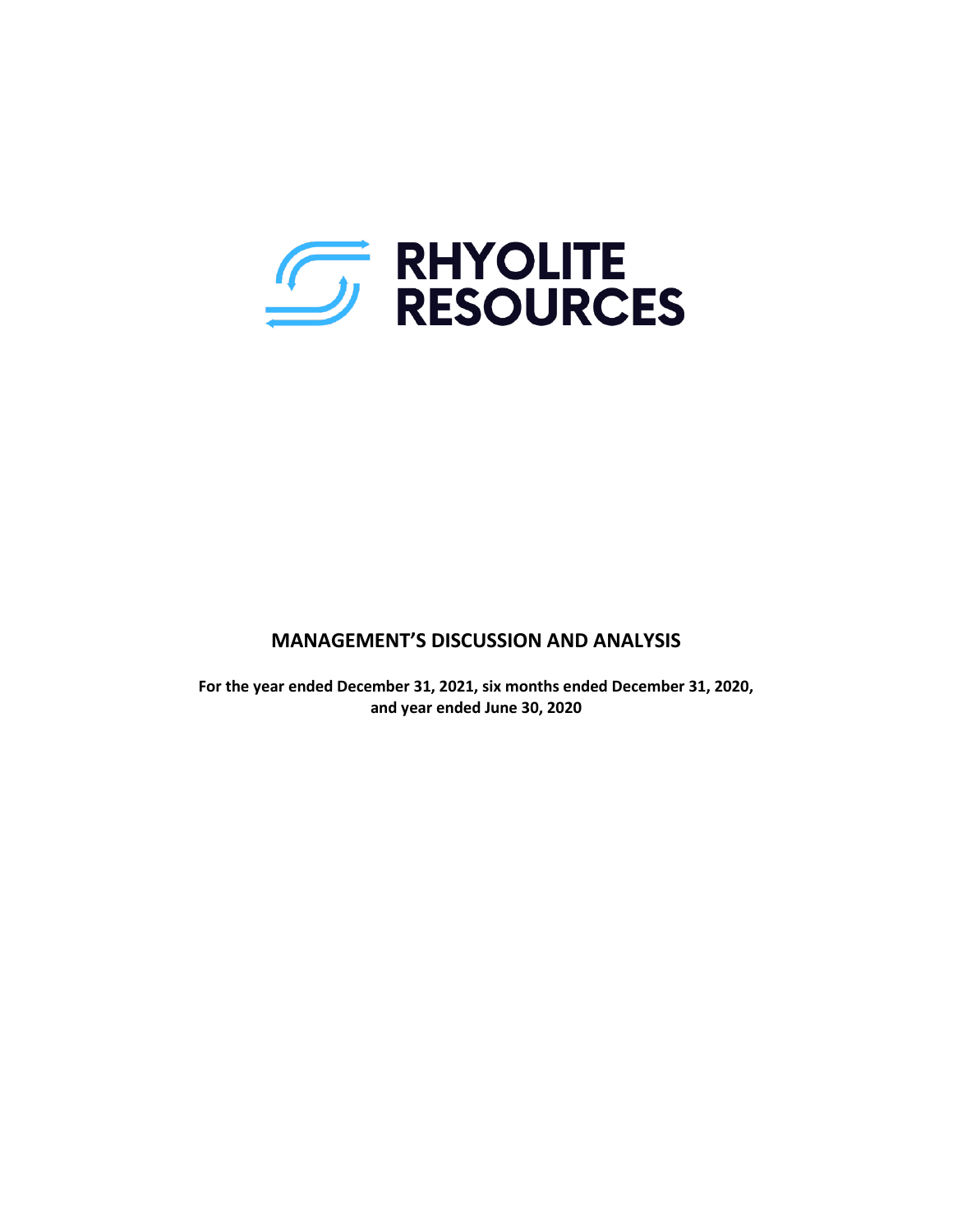### **BACKGROUND**

This management discussion and analysis ("MD&A") of financial position and results of operations of Rhyolite Resources Ltd. ("Rhyolite" or the "Company") is prepared as of April 7, 2022 and should be read in conjunction with the Company's consolidated financial statements for the year ended December 31, 2021. Those consolidated financial statements are prepared in accordance with International Financial Reporting Standard as issued by the International Accounting Standards Board ("IFRS").

All dollar figures included therein and in the following MD&A are quoted in Canadian dollars. Additional information relevant to the Company's activities can be found on SEDAR at [www.sedar.com.](http://www.sedar.com/)

### **FORWARD-LOOKING STATEMENTS**

This MD&A includes "forward-looking statements" and "forward-looking information" within the meaning of Canadian securities legislation. All statements included in this MD&A, other than statements of historical fact, are forward-looking statements. When used in this MD&A, words such as "may", "would", "could", "will", "intend", "expect", "believe", "plan", "anticipate", "estimate", "scheduled", "forecast", "predict", "foresee" and other similar terminology, or sentences/statements that certain actions, events or results "may", "could", "would", "might" or "will" be taken, occur or be achieved are intended to identify forwardlooking statements, which, by their very nature, are not guarantees of the Company's future operational or financial performance. These statements reflect Rhyolite's current expectations regarding future events, performance, and results, and are accurate only at the time of this MD&A and may be superseded by more current information.

Forward-looking statements also involve known and unknown risks, uncertainties, and other factors, which may cause the actual results, performance or achievements of Rhyolite or its mineral projects to be materially different from any future results, performance or achievements expressed or implied by such forward- looking statements or information.

In making such statements, Rhyolite has made assumptions regarding, among other things: general business and economic conditions; the availability of additional exploration and mineral project financing; the supply and demand for, inventories of, and the level and volatility of the prices of metals; relationships with strategic partners; changes in regulations; political factors; the accuracy of the Company's interpretation of exploration results; the geology, grade and continuity of the Company's mineral deposits; the availability of equipment, skilled labour and services needed for the exploration and development of mineral properties; the exploitation and development of the Company's Muckahi Mining System; currency fluctuations; and impact of the COVID-19 pandemic.

Although the forward-looking statements or information contained in this MD&A are based upon what management of Rhyolite believes are reasonable assumptions, Rhyolite cannot assure investors that actual results will be consistent with these forward-looking statements. They should not be read as guarantees of future performance or results. A number of factors could cause actual results to differ materially from the results discussed in the forward-looking statements, including, but not limited to: the factors discussed below and under "Risks and Uncertainties"; unanticipated changes in general business and economic conditions or conditions in the financial markets; fluctuations in the price of metals; stock market volatility; the availability of exploration capital and financing generally; changes in national and local government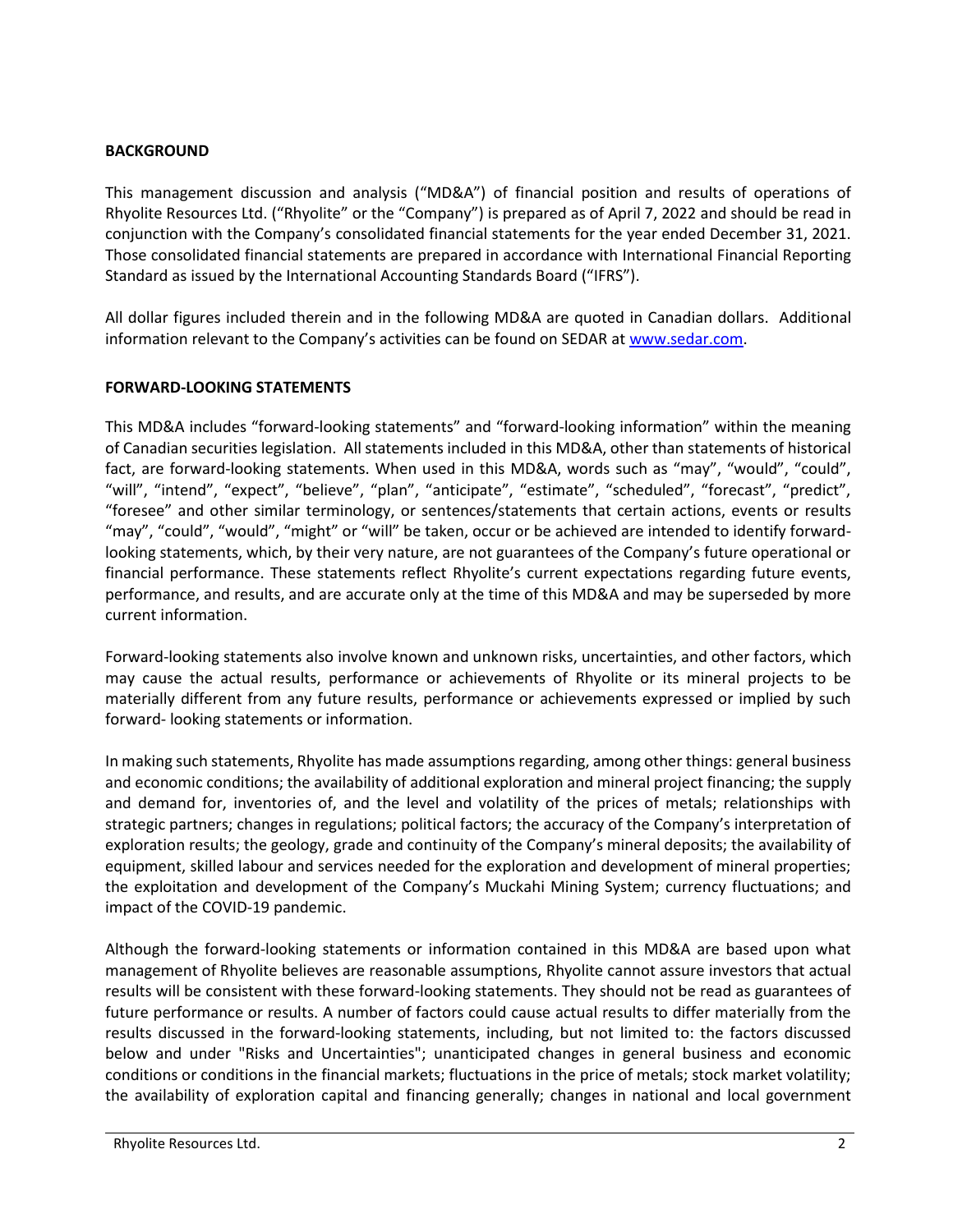legislation; changes to taxation; changes in interest or currency exchange rates; loss of key personnel; inaccurate geological assumptions; actual exploration results, interpretation of metallurgical characteristics of the mineralization, changes in project parameters as plans continue to be refined, future metal prices; the ability to identify projects suitable for deployment and implementation of the Muckahi Mining System; competition; unavailability of materials and equipment; government action or delays in the receipt of permits or government approvals; industrial disturbances; and unanticipated events related to health, safety and environmental matters, including unknown impacts related to potential business disruptions stemming from the COVID-19 pandemic or another infectious illness.

Forward-looking information is designed to help readers understand management's current views of the Company's near and longer-term prospects, and it may not be appropriate for other purposes. Rhyolite will not update any forward-looking statements or forward-looking information unless required to by applicable securities laws.

The forward-looking statements contained herein are based on information available and are made as of April 7, 2022.

## **COMPANY OVERVIEW**

The Company's strategy is to become a vertically integrated mining company focused on the development of mining assets amenable to the innovative Muckahi Mining System ("Muckahi" or "MMS").

The Company is also advancing two gold exploration projects, the Brothers and Suku Passi projects(including both the Suku Passi and Bob's concessions), in Suriname through joint venture earn-in agreements. The Company is listed on the TSX Venture Exchange ("TSX-V") under the symbol "RYE".

# **CORPORATE UPDATE**

## *Private Placement Financing*

On December 21, 2021, the Company completed a "bought deal" brokered private placement of 16,000,000 common shares (the "Common Shares") of the Company at a price of C\$0.88 per Common Share (the "Offering Price") for gross proceeds of approximately C\$14million (the "Bought Deal Private Placement"). BMO Capital Markets ("BMO") acted as the sole underwriter in respect of the Bought Deal Private Placement and received a cash commission equal to 6.0% of the gross proceeds thereon.

Rhyolite also closed a non-brokered private placement of approximately C\$4 million at a price per Common Share equal to the Offering Price (the "Non-Brokered Private Placement", and together with the Bought Deal Private Placement, the "Offering"). No finders fees or commissions were paid in connection with the Non-Brokered Private Placement.

The Company intends to use the net proceeds of the Offering for furthering engineering work on Muckahi equipment, procurement related to Muckahi equipment, exploration in Suriname, and corporate purposes.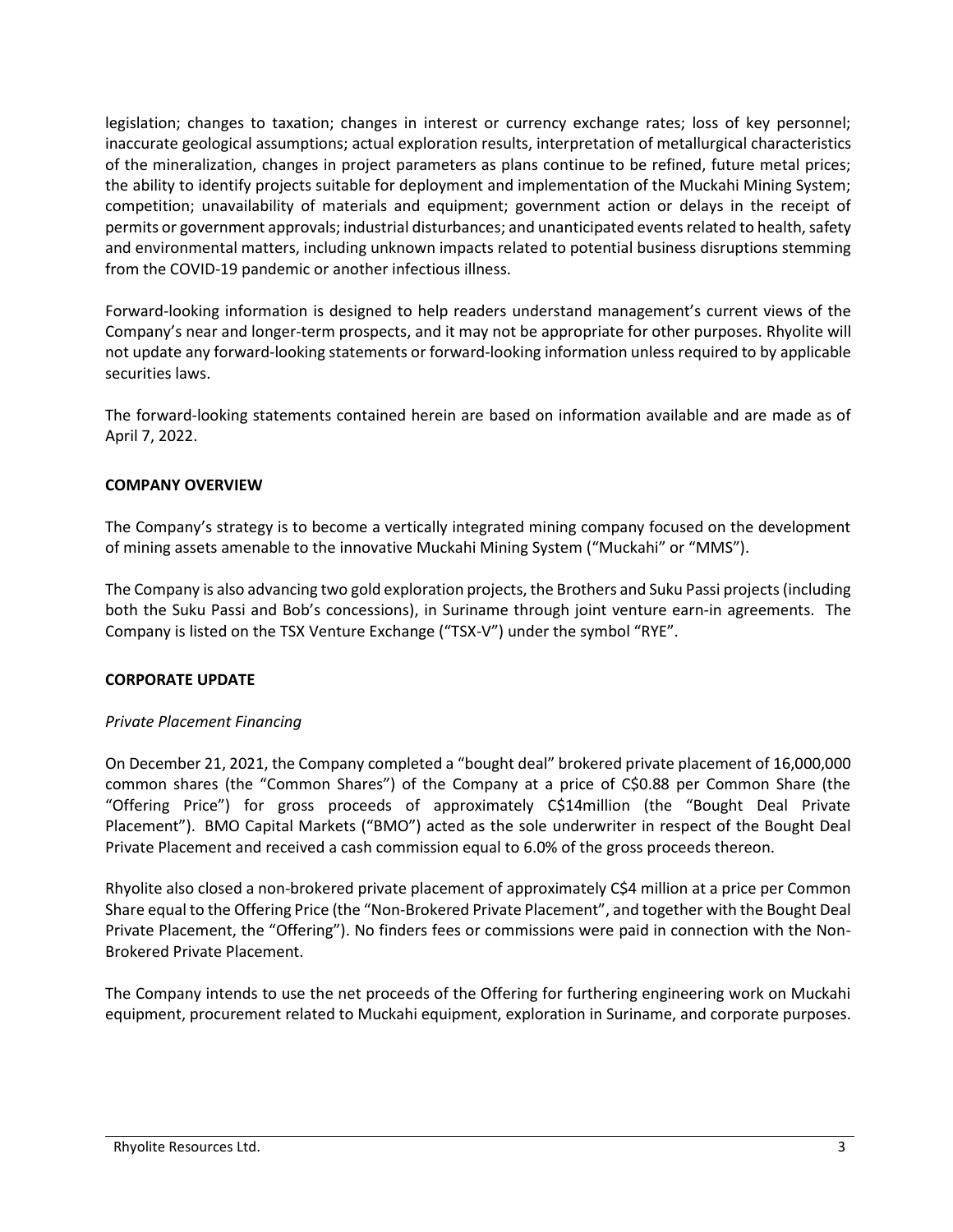### *Management and Corporate Strategy*

On September 7, 2021, the Company announced the appointment of Fred Stanford as Chief Executive Officer and Director. Mr. Stanford is a mining executive with 40 years of experience in the mining industry. Prior to joining Rhyolite, Mr. Stanford served as President and CEO of Torex Gold Resources Inc. ("Torex Gold") from 2009 to 2020, and as Executive Chairman from mid-2020 to mid-2021. Mr. Stanford brings a long track record of success in company building, operations, and productive environmental, social and governance (ESG) relationships. Mr. Stanford also led the development of the innovative Muckahi Mining System for underground hard rock mines.

Rhyolite's original greenfield exploration strategy has been expanded to include the development of mining assets that are particularly amenable to the benefits of Muckahi. The Company will seek to acquire the assets that it develops. When ownership is not practical, other commercial arrangements will be made. With the advantages of Muckahi being equally applicable to the mining of any metal that is extracted from an underground hard rock mine, Rhyolite will be 'metal agnostic' as it seeks high-return mining assets for acquisition and development. This will include assets containing the much needed 'battery metals' required for future increased electrification as the world transitions away from fossil fuels.

For more information about the Muckahi Mining System, including a descriptive video, visit the Rhyolite website at [www.rhyoliteresources.com.](http://www.rhyoliteresources.com/)

## *Muckahi Transaction*

The Muckahi Mining System (including improvements) are currently owned by Torex Gold and are licensed to Muckahi Inc. ("Muckahi Co"), a company which was controlled by Mr. Stanford. Mr. Stanford transferred all the shares of Muckahi Co to the Company in consideration for 9.5 million common shares of the Company (the "Muckahi Transaction"). Concurrent with the Muckahi Transaction, Mr. Stanford joined the Company as Chief Executive Officer and Director. Of the 9.5 million shares issued as consideration, 1.0 million common shares were delivered to Mr. Stanford on September 20, 2021, the closing date of the Muckahi Transaction (the "Closing Date"), and the remaining 8.5 million common shares were deposited in escrow. The escrowed shares will be released from escrow to Mr. Stanford in tranches (1.0 million; 2.0 million; 2.0 million; and 3.5 million, respectively) over a four-year period, on each succeeding 12-month anniversary of the Closing Date, conditional upon Mr. Stanford remaining involved with the Company in any capacity other than as a shareholder as at each anniversary date.

## *Suku Passi Transaction*

On March 31, 2021, the Company completed the acquisition of 2765798 Ontario Ltd. ("ONCorp"), a privatelyheld company which holds the options (the "Options") to acquire a 70% interest in Suku Passi N.V. and Bob's Resources N.V. (the "Joint Venture Companies"). The Joint Venture Companies own 100% of the Suku Passi concession and the Bob's Pit concession (together the "Suku Passi Project" or "Suku Passi") in Suriname. Under the terms of the purchase agreement, Rhyolite issued 3,500,000 common shares in consideration to the shareholders of ONCorp (the "Vendors") for all the outstanding share capital of ONCorp (the "Suku Passi Transaction").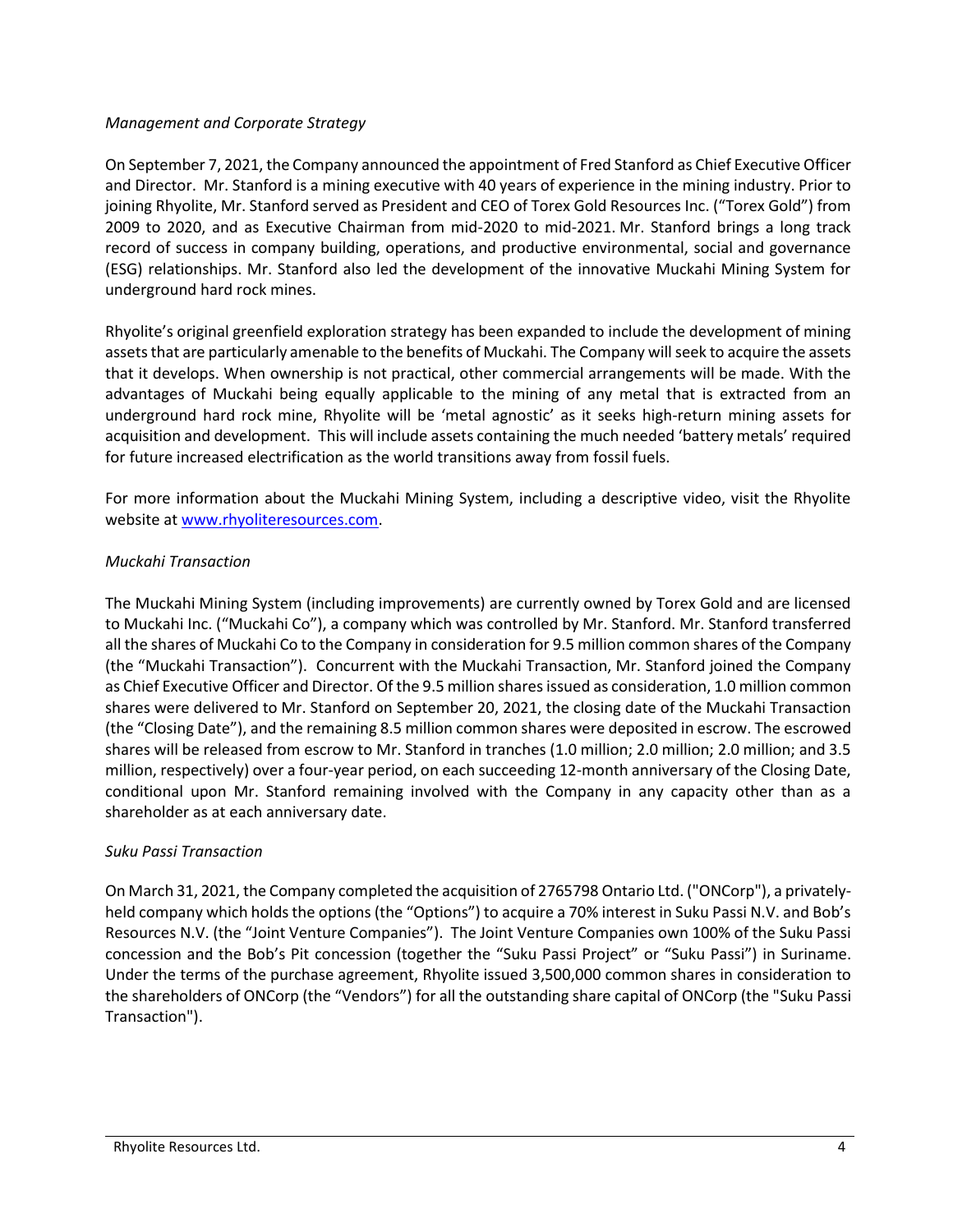Upon closing of the Suku Passi Transaction, Rhyolite assumed ONCorp's right to earn up to a 70% interest in the Suku Passi Project. The right is exercisable by completing the following:

### Suku Passi concession

For a 51% interest:

- Initial cash payment of US\$400,000 and issuance of the consideration shares to the Vendors within 4 weeks from March 21, 2021. As of December 31, 2021, the Company has paid US\$400,000 and issued the consideration shares.
- Cash payment of US\$400,000 and exploration expenditure of US\$500,000 by March 21, 2022. As of March 21, 2022, the Company has paid US\$400,000 and met the exploration expenditure commitment.
- Cash payment of US\$300,000, share payment of US\$100,000 and exploration expenditure of US\$1,000,000 by March 21, 2023.
- Cash payment of US\$300,000, share payment of US\$100,000 and exploration expenditure of US\$1,500,000 by March 21, 2024.
- Cash payment of US\$300,000, share payment of US\$100,000 and exploration expenditure of US\$2,000,000 by March 21, 2025.

For an additional 19% interest:

- Cash payment of US\$300,000, share payment of US\$100,000 and exploration expenditure of US\$2,500,000 by March 21, 2026.
- Deliver a pre-feasibility study ("PFS") and cash payment of US\$2,500,000 by March 21, 2029.

## Bob's Pit concession

For a 51% interest:

- Initial cash payment of US\$100,000 and issuance of the consideration shares to the Vendors within 4 weeks from March 21, 2021. As of September 30, 2021, the Company has paid US\$100,000 and issued the consideration shares.
- Cash payment of US\$100,000 by September 21, 2021. As of September 30, 2021, the Company has paid US\$100,000.
- Cash payment of US\$150,000, share payment of US\$50,000 and exploration expenditure of US\$200,000 by each March 21<sup>st</sup> in 2022, 2023, 2024, 2025, and 2026. As of April 7, 2022, the Company has met the 2022 commitments.

For an additional 19% interest:

• Deliver a PFS and cash payment of US\$750,000 by March 21, 2029.

The 335-square-kilometre land package held in five concessions consolidates for the first time, the Suku Passi and Bob's concessions on the Guiana Shield in Suriname. The Suku Passi Project is accessible by road and is located approximately 20 kilometers from IAMGOLD's Rosebel Mine.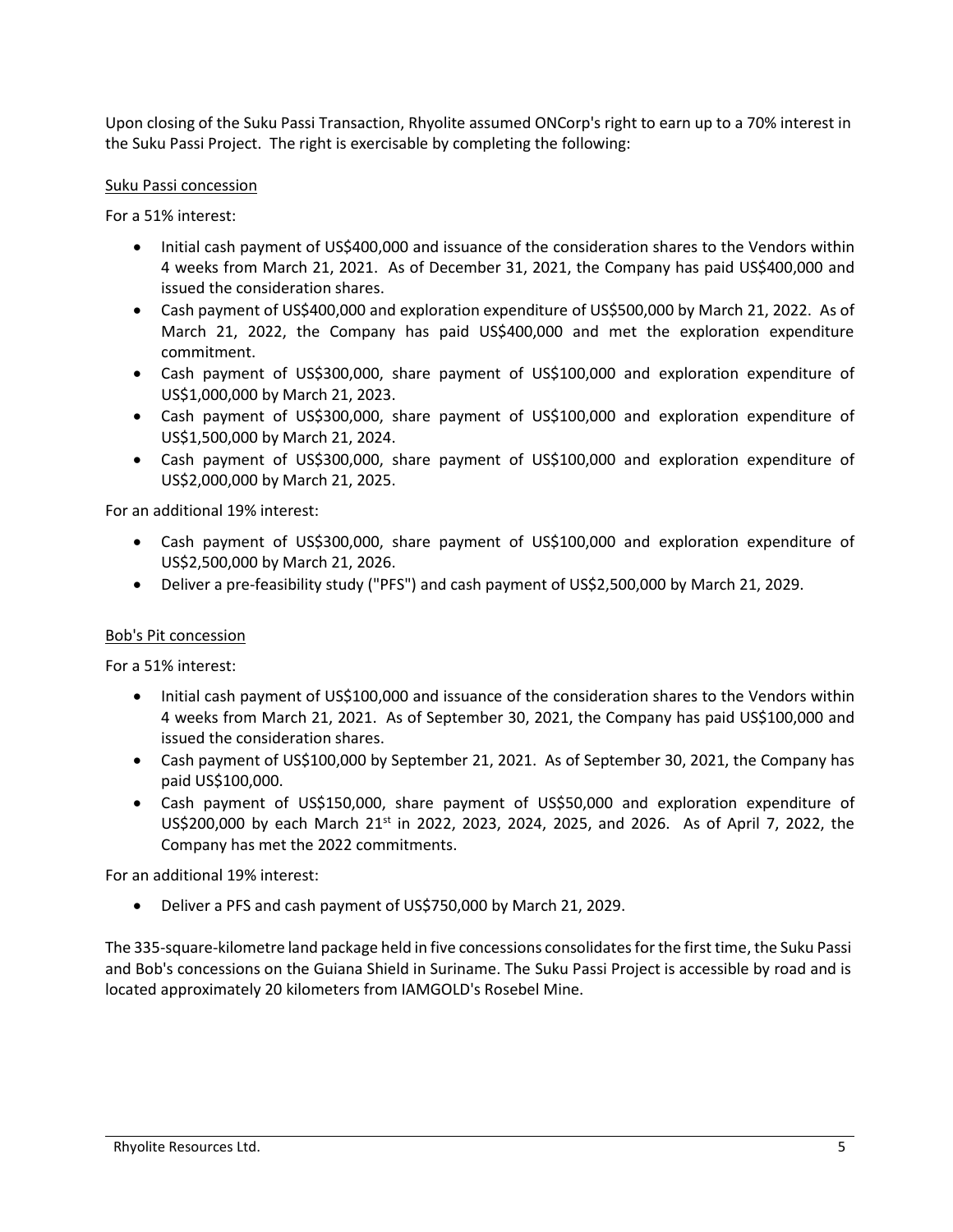### **JOINT VENTURE EXPLORATION UPDATE**

At the Brothers Project, the Company commenced a 3,000-meter diamond drilling campaign in December 2021 to test several areas where small-scale miners had been successful. The program was completed in March 2022 with 3,074 meters drilled. The samples collected were sent to a local lab in Suriname for processing with some results still pending as of date of this report. When the remaining results are received and analysed, the complete set of results will be press released. These results will inform the targeting decisions for the next exploration season.

At the Suku Passi Project, the Company completed a Lidar survey of the southern portion of Suku Passi and an airborne magnetic and radiometric survey in the first half of 2021. The Company is planning to expand the Lidar survey to other areas within the concession in 2022. An integrated exploration program will be carried out during 2022. Activities planned include panning, auger sampling, geologic mapping, trenching, geophysical work, IP, RC drilling to be followed by a core drilling program in the summer dry season. A field camp is being built at site to support the planned field work.

The technical information in this MD&A pertaining to Brothers and Suku Passi has been reviewed, verified, and approved by Dr. Dennis LaPoint, PhD who is a Qualified Person (QP) under National Instrument 43-101 "Standards of Disclosure for Mineral Projects". Dr. LaPoint is not considered to be independent for the purposes of National Instrument 43-101.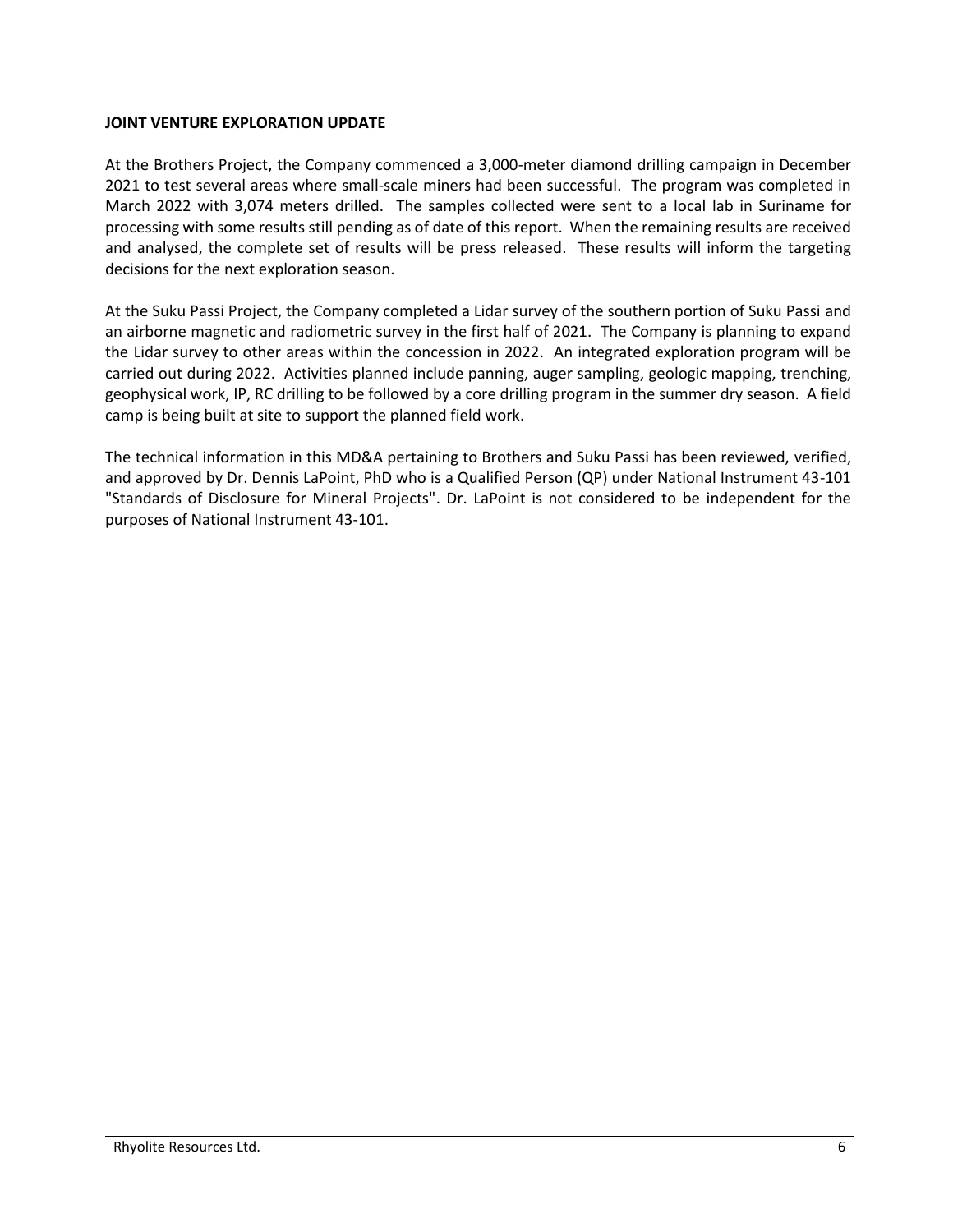#### **SELECTED ANNUAL INFORMATION**

|                                    | December 31, December 31, | <b>June 30,</b>                         |              |
|------------------------------------|---------------------------|-----------------------------------------|--------------|
|                                    | 2021                      | $2020^{(1)}$                            | $2020^{(2)}$ |
| Total assets                       |                           | $$28,281,992 \t$9,943,515 \t$2,580,117$ |              |
| Net loss for the period            | 3,872,456                 | 4,937,203                               | 58,632       |
| Loss per share - basic and diluted | 0.04                      | 0.08                                    | 0.00         |
| Dividends paid                     | -                         |                                         |              |

(1) In November 2020, the Company changed its fiscal year-end from June 30th to December 31st. The net loss figures in the table represent loss for the six-month period ended December 31, 2020, and the years ended December 31, 2021 and June 30, 2020.

(2) During the period ended December 31, 2020, the Company changed its accounting policy from capitalizing exploration and evaluation acquisition costs to expensing such costs in the period the costs are incurred. The Company has applied the change in accounting policy on a retrospective basis and has therefore revised its June 30, 2020 comparatives.

Rhyolite, at its current stage, does not have operating revenues. The increase in total assets for the year ended December 31, 2021 is mainly due to the acquisition of 2765798 Ontario Ltd. and the Offering. The increase in total assets for the six-month period ended December 31, 2020 is mainly due to the acquisition of 2777662 Ontario Ltd. and the November 2020 private placement.

in March, 2021, the Company acquired all the outstanding share capital of 2765798 Ontario Ltd. ("ONCorp"), which holds an option to earn a 70% interest in the Joint Venture Companies. The Joint Venture Companies together own 100% of the Suku Passi Project in Suriname.

In December, 2021, the Company closed a private placement of 20,546,455 common shares at a price of \$0.88 per share for gross proceeds of \$18,0080,880, which further increased the Company's total assets for the year ended 31, 2021.

The decrease in net loss for the year ended December 31, 2021 is mainly due to a gain recognized on the derivative instrument issued to acquire ONCorp of \$630,000 (2020 – Loss of \$4,663,970); partially offset by Muckahi license and trademark cost of \$1,100,000 (2020 – Nil); share-based payment of \$1,097,318 (2020 – Nil); higher professional fees of 969,024; and higher salaries and benefits of \$627,772.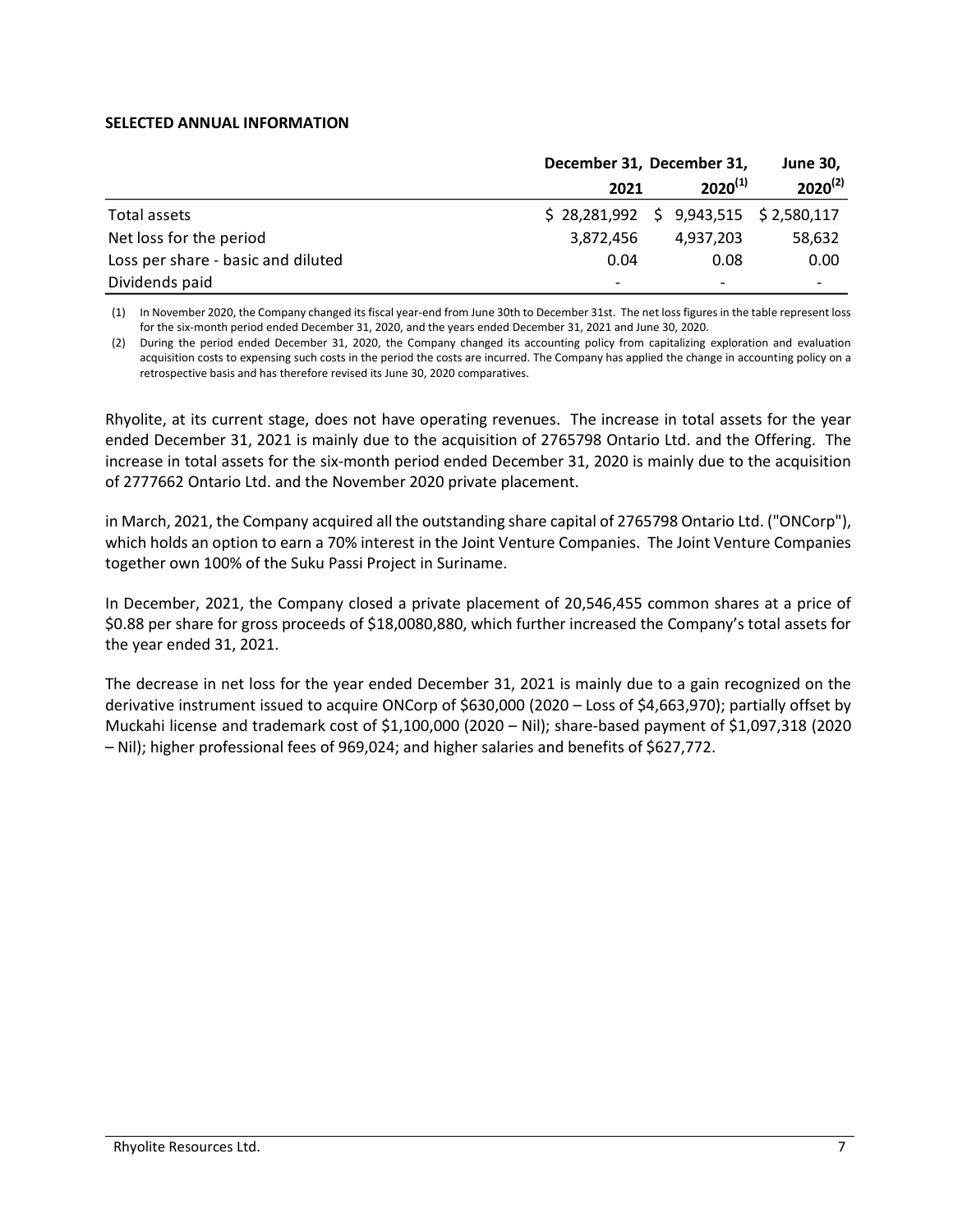## **SELECTED QUARTERLY INFORMATION**

The following table provides information for the eight fiscal quarters ended December 31, 2021:

|                                             | December 31, September 30, |            | <b>June 30,</b> | March 31,  |
|---------------------------------------------|----------------------------|------------|-----------------|------------|
|                                             | 2021                       | 2021       | 2021            | 2021       |
| Gain on derivative instrument               |                            |            |                 | (630,000)  |
| Corporate expenses                          | 1,950,310                  | 1,624,482  | 328,450         | 372,021    |
| Share of loss in joint ventures             | 145,062                    | 69,570     | 12,561          |            |
| Net loss (income)                           | 2,095,372                  | 1,694,052  | 341,011         | (257, 979) |
| Loss (income) per share - basic and diluted | 0.04                       | 0.02       | 0.00            | (0.00)     |
| Total assets                                | 28,281,992                 | 12,091,001 | 12,426,521      | 13,371,022 |
| <b>Total liabilities</b>                    | 574,465                    | 289,787    | 137,990         | 756,480    |
| Shareholders' equity                        | 27,707,527                 | 11,801,214 | 12,288,531      | 12,614,542 |

|                                    | December 31, September 30,<br>$2020^{(1)}$<br>$2020^{(1)}$ |                 |  | <b>June 30,</b><br>$2020^{(1)}$ | March 31,<br>$2020^{(1)}$ |                                |
|------------------------------------|------------------------------------------------------------|-----------------|--|---------------------------------|---------------------------|--------------------------------|
|                                    |                                                            |                 |  |                                 |                           |                                |
| <b>Exploration expenses</b>        | \$                                                         | $9,412 \quad $$ |  | $\overline{\phantom{a}}$        | \$                        | \$<br>$\overline{\phantom{0}}$ |
| Loss on derivative instrument      |                                                            | 4,663,970       |  |                                 |                           |                                |
| Corporate expenses                 |                                                            | 251,945         |  | 11,876                          | 24,392                    | 8,834                          |
| Net loss                           |                                                            | 4,925,327       |  | 11,876                          | 24,392                    | 8,834                          |
| Loss per share - basic and diluted |                                                            | 0.08            |  | 0.00                            | 0.00                      | 0.00                           |
| Total assets                       |                                                            | 9,943,515       |  | 2,565,509                       | 2,580,117                 | 2,593,171                      |
| <b>Total liabilities</b>           |                                                            | 74,452          |  | 13,745                          | 16,477                    | 5,139                          |
| Shareholders' equity               |                                                            | 9,869,063       |  | 2,551,764                       | 2,563,640                 | 2,588,032                      |

*(1) During the period ended December 31, 2020, the Company changed its accounting policy from capitalizing exploration and evaluation acquisition costs to expensing such costs in the period the costs are incurred. The Company has applied the change in accounting policy on a retrospective basis and has therefore revised its prior period comparatives.*

The changes in the Company's financial results on a quarter-by-quarter basis are primarily due to fluctuations in the level of activity of the Company's exploration and evaluation programs, project acquisitions, and administration. The Company is a mineral exploration and development company and does not currently generate operating revenue.

#### Exploration expenses

The exploration expenses mainly represent costs incurred to maintain the license of the Paxson Gold Property, which has been in care and maintenance state during the eight quarters ended December 31, 2021. The Company did not renew the Paxson license upon its expiration on December 31, 2021. The claims were voluntarily dropped and no further costs will be incurred for the Paxson project.

#### (Gain)/ Loss on derivative instrument

On March 21, 2021, Rhyolite entered into a definitive share purchase agreement with the shareholders of 2765798 Ontario Ltd. ("ONCorp") to acquire all the outstanding share capital of ONCorp with the intention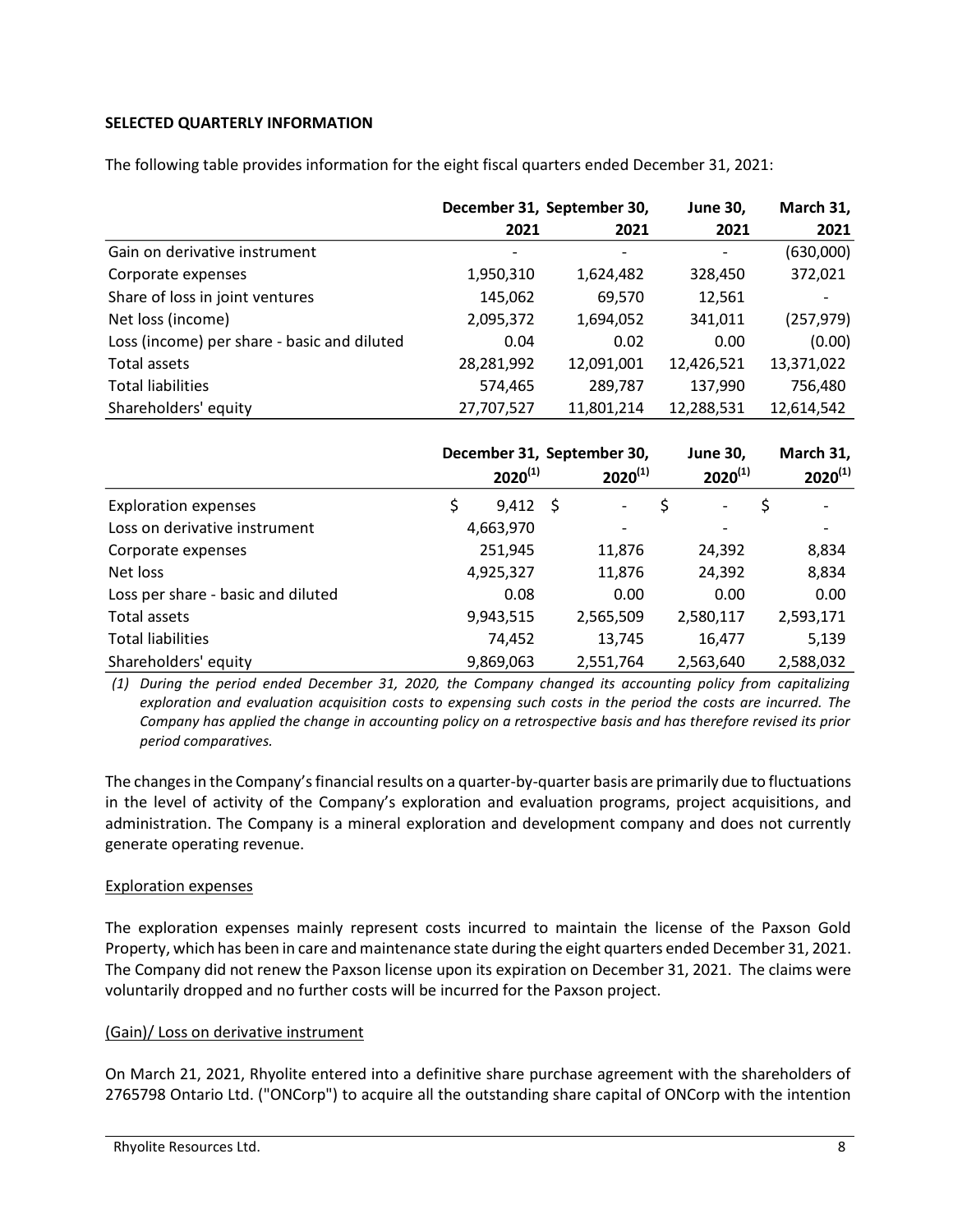to assume ONCorp's options to earn a 70% interest in Suku Passi N.V. and Bob's Resources N.V. (the "Joint Venture Companies"). The Joint Venture Companies together own 100% of the Suku Passi Project in Suriname. The Suku Passi Transaction was completed on March 31, 2021.

The acquisition of ONCorp was accounted for as an asset acquisition as opposed to a business combination under *IFRS 3 Business Combinations*. The options to earn a 70% interest in the Joint Venture Companies were the only assets of ONCorp. The Company has acquired ONCorp's equity-accounted investees and therefore, applied *IFRS 9 Financial Instruments* to account for the acquisition of the financial asset. When the Company became party to the share purchase agreement on March 21, 2021, the agreement was accounted for as a derivative instrument as the Company was committed to deliver a fixed number of shares on a future date, upon closing of the Suku Passi Transaction, with the value of the shares unknown at the time of signing.

Gain on derivative instrument for the quarter ended March 31, 2021, represents the change in value of the 3,500,000 shares issued to acquire 2765798 Ontario Ltd. in March 2021. When the Company became a party to the share purchase agreement on March 21, 2021, the Company's shares were valued at \$0.88 per share. When the Company issued the shares on March 31, 2021 upon closing of the Suku Passi Transaction, the Company's shares were valued at \$0.70 per share. The change in value was recognized as gain on derivative instrument for the period.

The Company completed a similar transaction in the fourth quarter of 2020 to acquire the earn-in option to the Brothers Project in Suriname. Loss on derivative instrument for the quarter ended December 31, 2020 represents the change in value of the 15,546,566 shares issued to acquire 2777662 Ontario Ltd. in October 2020. When the Company became a party to the share purchase agreement on October 13, 2020, the Company's shares were valued at \$0.20 per share. When the Company issued the shares on October 30, 2020, upon closing of the Brothers Transaction, the Company's shares were valued at \$0.50 per share. The change in value was recognized as loss on derivative instrument for the period.

# Corporate expenses

Corporate expenses fluctuate based on corporate activity. Prior to the acquisition of 2777662 Ontario Ltd. in October 2020, the Company was in a care and maintenance state with minimal corporate and exploration activities. During the five most recent quarters, the Company has increased corporate administrative costs commensurate with the Company's increased activities during the periods with the Brothers Transaction, the Suku Passi Transaction, and the Muckahi Transaction.

In the third quarter of 2021, the Company acquired Muckahi Co, a company controlled by Mr. Stanford that holds a license and the associated trademark (the "License") to the Muckahi Mining System. Mr. Stanford received 9.5 million common shares of Rhyolite in consideration of which, 1.0 million common shares were delivered to Mr. Stanford upon closing of the Muckahi Transaction, and the remaining 8.5 million common shares were deposited in escrow to be released to Mr. Stanford in tranches over a four-year period conditional upon Mr. Stanford remaining involved with the Company in any capacity other than as a shareholder as at each anniversary date. Concurrent with the Muckahi Transaction, Mr. Stanford joined the Company as Chief Executive Officer and Director.

The Company expensed the \$1.1 million related to the 1.0 million unconditional shares issued to Mr. Stanford in accordance with IFRS 2 after concluding most of the value of the transaction related to Mr. Stanford's know-how of the MMS. Such know-how did not meet the definition of an asset in accordance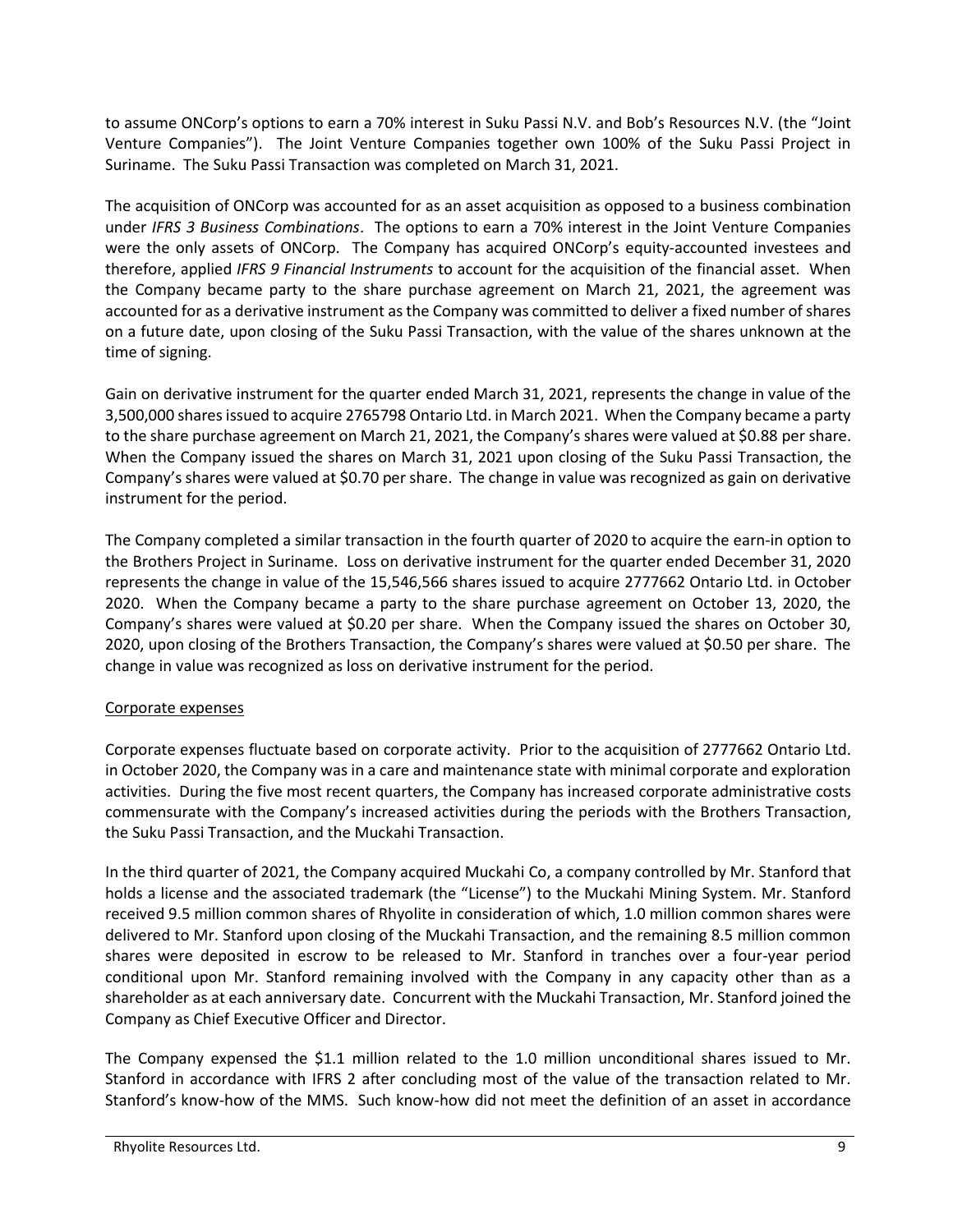with IFRS. The Company's shares closed at \$1.10 per share on the TSXV on the Muckahi Transaction closing date, which was determined to be the measurement date in accordance with IFRS 2 and was used to measure the expense.

For the remaining 8.5 million shares issued but deposited in escrow (the "Escrow Shares"), since the release of these shares is conditional upon Mr. Stanford fulfilling certain service conditions to the Company, the shares in escrow are considered to be a separate equity-settled employee share-based payment transaction in accordance with IFRS 2 for future services of Mr. Stanford. The Escrow Shares were valued at its grant date fair value of \$9,350,000 using the TSXV closing price on September 20, 2021. The grant date fair value will be recognized in the statement of loss and comprehensive loss as share-based compensation and in the statement of financial position as other equity reserve over the escrow period, the period during which all the release conditions are to be satisfied. When the shares are released from escrow, the amount recorded in other equity reserve will be reclassified to share capital. For the three months ended December 31, 2021 and September 30, 2021, the Company recognized \$981,963 and \$106,735 respectively as share-based compensation from the Escrow Shares.

Higher corporate expenses in the quarter ended December 31, 2021 is also attributable to higher professional fees related to consulting fees for joint venture acquisition and Muckahi engineering costs, as well as higher salaries and benefits for additional personnel added during the quarter.

### Total assets, equity, and liabilities

The fluctuations in total assets and shareholders' equity generally reflect the timing and receipt of equity financing which increased cash resources in certain periods, while continued funding of the Company's operations decreased cash resources.

The increase in total assets and shareholders' equity for the five most recent quarters is mainly due to the acquisition of 2777662 Ontario Ltd., 2765798 Ontario Ltd., and the December 2021 private placement where the Company raised \$18,080,880.

The investments in the Brothers Project and Suku Passi Project are accounted for using the equity method. Under the equity method, the investment in joint ventures is initially recognized at cost and the carrying amount is increased or decreased to recognize the Company's share of the profit or loss of the investee after the date of acquisition.

For the twelve months ended December 31, 2021, the Company has accumulated the following costs for its equity-accounted-investee:

|                                | <b>Brothers</b> | Suku Passi     |             |
|--------------------------------|-----------------|----------------|-------------|
|                                | Project         | <b>Project</b> | Total       |
| Balance - December 31, 2020    | $3,312,412$ \$  | -              | \$3,312,412 |
| Acquisition cost               |                 | 3,080,000      | 3,080,000   |
| Earn-in payments               | 125,790         | 754.100        | 879,890     |
| Earn-in expenditures           | 1,444,756       | 522,420        | 1,967,176   |
| Share of loss in joint venture | (227, 193)      | ٠              | (227, 193)  |
| Balance - December 31, 2021    | 4,655,765       | \$4,356,520    | \$9,012,285 |

Earn-in cash payments represent cash payments made to the concession holders based on the schedule set out in the joint venture agreements. Earn-in expenditures represent exploration expenditures the Company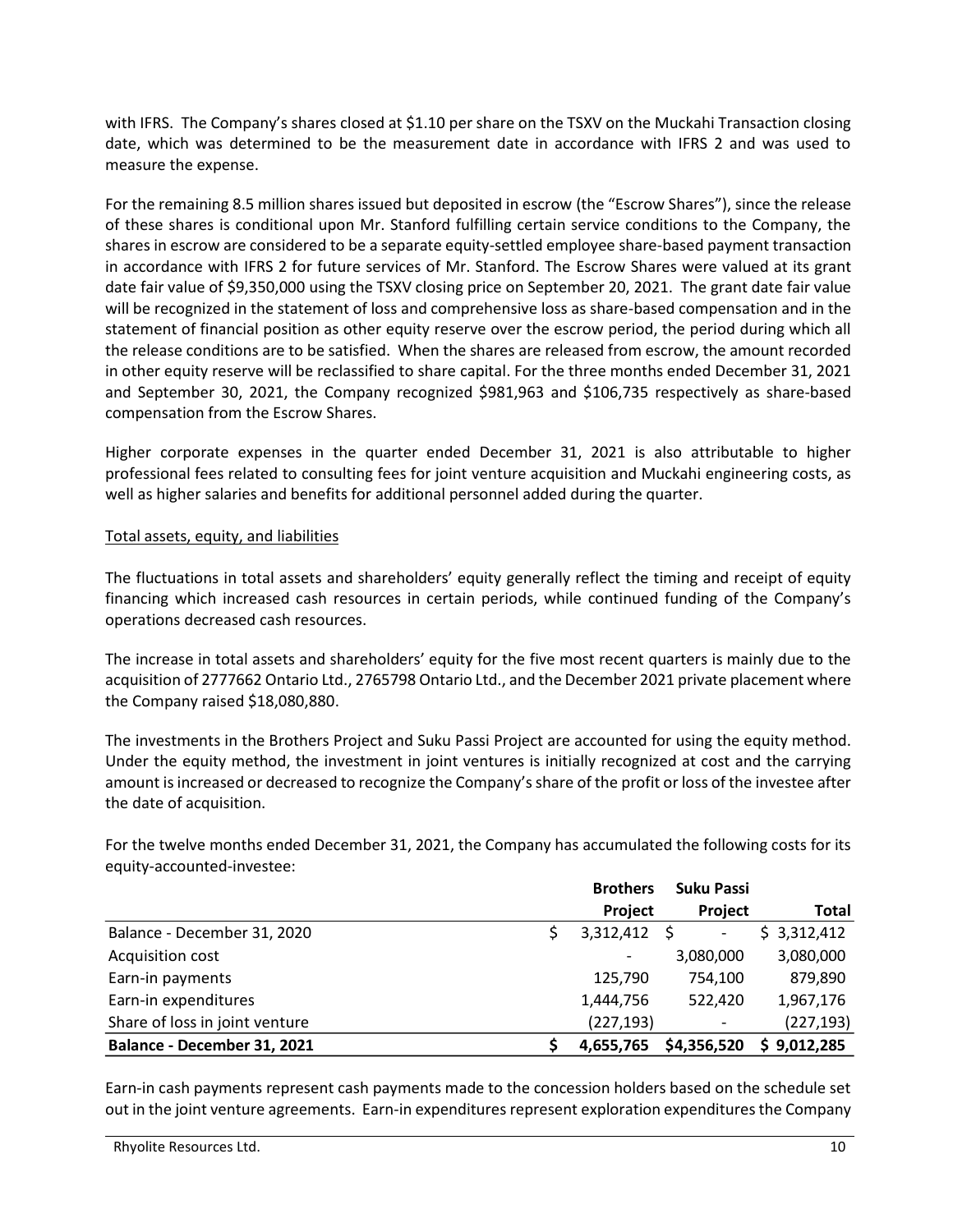incurred to fulfil its funding requirement based on the joint venture agreements. Both earn-in payments and earn-in expenditures are added to the investment cost base as they are incurred.

Total liabilities mainly represent the Company's trade payables and the balance fluctuates based on the Company's payment cycle. The balance increased for the quarter ended March 31, 2021 due to the accrual of initial cash payment of US\$500,000 owing to the Vendors of the Suku Passi Project accrued upon closing of the Suku Passi Transaction on March 31, 2021. The amount was subsequently paid in the second quarter of 2021. The increase in balance for the quarter ended December 31, 2021 is due to higher volume of transactions during the period. The accounts payable balance fluctuates depending on the Company's payment cycle.

|                                            | Three months ended |              |    |              | <b>Year Ended 6-Months Ended</b> |           |              |           |
|--------------------------------------------|--------------------|--------------|----|--------------|----------------------------------|-----------|--------------|-----------|
|                                            |                    | December 31, |    | December 31, | December 31,                     |           | December 31, |           |
|                                            |                    | 2021         |    | 2020         |                                  | 2021      |              | 2020      |
| <b>Operating expenses</b>                  |                    |              |    |              |                                  |           |              |           |
| <b>Exploration expenses</b>                | \$                 |              | \$ | 9,412        | \$                               |           | \$           | 9,412     |
| Office administration and facilities       |                    | 6,250        |    | 19,000       |                                  | 113,750   |              | 31,000    |
| Compliance and regulatory                  |                    | 3,686        |    | 26,381       |                                  | 74,142    |              | 27,488    |
| Professional fees                          |                    | 511,800      |    | 158,451      |                                  | 1,127,872 |              | 158,849   |
| Insurance                                  |                    | 8,514        |    |              |                                  | 28,375    |              |           |
| Salaries and benefits                      |                    | 390,011      |    | 28,240       |                                  | 656,012   |              | 28,240    |
| Muckahi licence and trademark              |                    |              |    |              |                                  | 1,100,000 |              |           |
| Share-based payment                        |                    | 990,582      |    |              |                                  | 1,097,317 |              |           |
| Office supplies and services               |                    | 28,428       |    | 1,954        |                                  | 46,122    |              | 2,299     |
| Investor relations                         |                    | 8,376        |    | 7,239        |                                  | 27,246    |              | 7,419     |
| Amortization                               |                    | 1,714        |    |              |                                  | 3,028     |              |           |
|                                            |                    | 1,949,361    |    | 250,677      |                                  | 4,273,864 |              | 264,707   |
| Other expense (income)                     |                    |              |    |              |                                  |           |              |           |
| (Gain)/ Loss on derivative instrument      |                    |              |    | 4,663,970    |                                  | (630,000) |              | 4,663,970 |
| Share of loss in joint ventures            |                    | 145,062      |    |              |                                  | 227,193   |              |           |
| Foreign exchange gain (loss)               |                    | 3,129        |    | 12,389       |                                  | 10,131    |              | 12,389    |
| Interest income                            |                    | (2, 180)     |    | (1,709)      |                                  | (8, 732)  |              | (3,863)   |
| Loss and comprehensive loss for the period | \$                 | 2,095,372    | Ŝ. | 4,925,327    | \$                               | 3,872,456 | - \$         | 4,937,203 |

#### **RESULTS OF OPERATIONS**

Operating expenses increased for the three and twelve months ended December 31, 2021 compared to the same periods in 2020 due to increased corporate activities since the acquisition of the Brothers and Suku Passi options and activities related to the acquisition of Muckahi Inc. in the third quarter. Prior to the acquisition of the Brothers options in October 2020, the Company had limited activities; therefore, had negligible operating activities and only incurred minimum required expenditures to maintain the license of the Paxon Gold Project and to meet regulatory requirements of a public entity.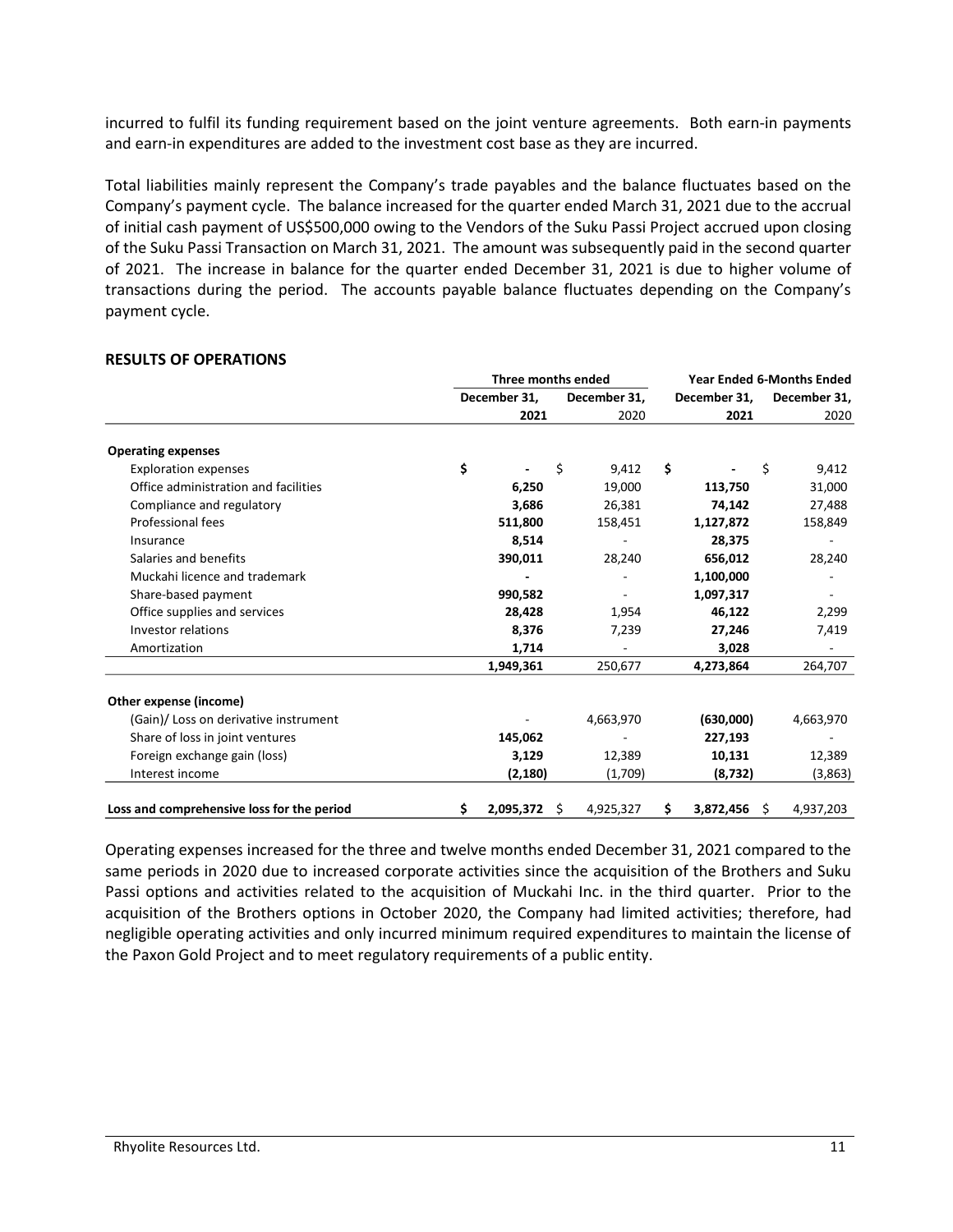## **Fourth Quarter Results – Three months ended December 31, 2021 ("Q4 2021") compared to the three months ended December 31, 2020 ("Q4 2020")**

## *Professional fees*

Professional fees include legal, consulting, engineering, accounting, and tax advisory costs. The increase in professional fees in Q4 2021 compared to Q4 2020 is primarily due to Muckahi engineering costs of \$267,000 and an increase in consulting fees of \$126,000 related to the acquisition of Brothers and Suku Passi projects. The increase in other professional services reflect the increased corporate activities in Q4 2021 compared to same period in 2020.

## *Salaries and benefits*

The increase in salaries and benefits in Q4 2021 compared to Q4 2020 represent the addition of full-time employees at the corporate level to meet the increased corporate activities. In Q4 2020, the Company had minimal full-time staff as most of the corporate services were outsourced.

### *Share-based payment*

In Q4 2021, the Company recognized \$981,963 in share-based compensation from Escrow Shares issued to Mr. Stanford in connection with the Muckahi Transaction in accordance with IFRS 2, *Share-based payment* and the vesting condition. The Company also issued stock options to certain employees during Q4 2021. The value of the stock options was estimated using the Black-Scholes option pricing model. The estimated fair value is expensed over the vesting period. There were no such transactions in Q4 2020.

#### *Loss on derivative instrument*

Loss on derivative instrument in Q4 2020 represents the change in value of 15,546,566 Rhyolite shares issued to acquire 2777662 Ontario Ltd. in October 2020. When the Company became a party to the share purchase agreement on October 13, 2020, the Company's shares were valued at \$0.20 per share. When the Company issued the shares on October 30, 2020 upon closing the Transaction, the Company's shares were valued at \$0.50 per share. The change in value was recognized as loss on derivative instrument for the period. In Q4 2021, no such transaction occurred.

## *Share of loss in joint ventures*

The Company earned its 20% ownership in the Brothers joint venture project in April 2021. The investment in joint venture has been accounted for using the equity method; therefore, the Company recognized its 20% of Brothers' Q4 2021 loss in the Company's Statement of Loss and Comprehensive Loss during the period.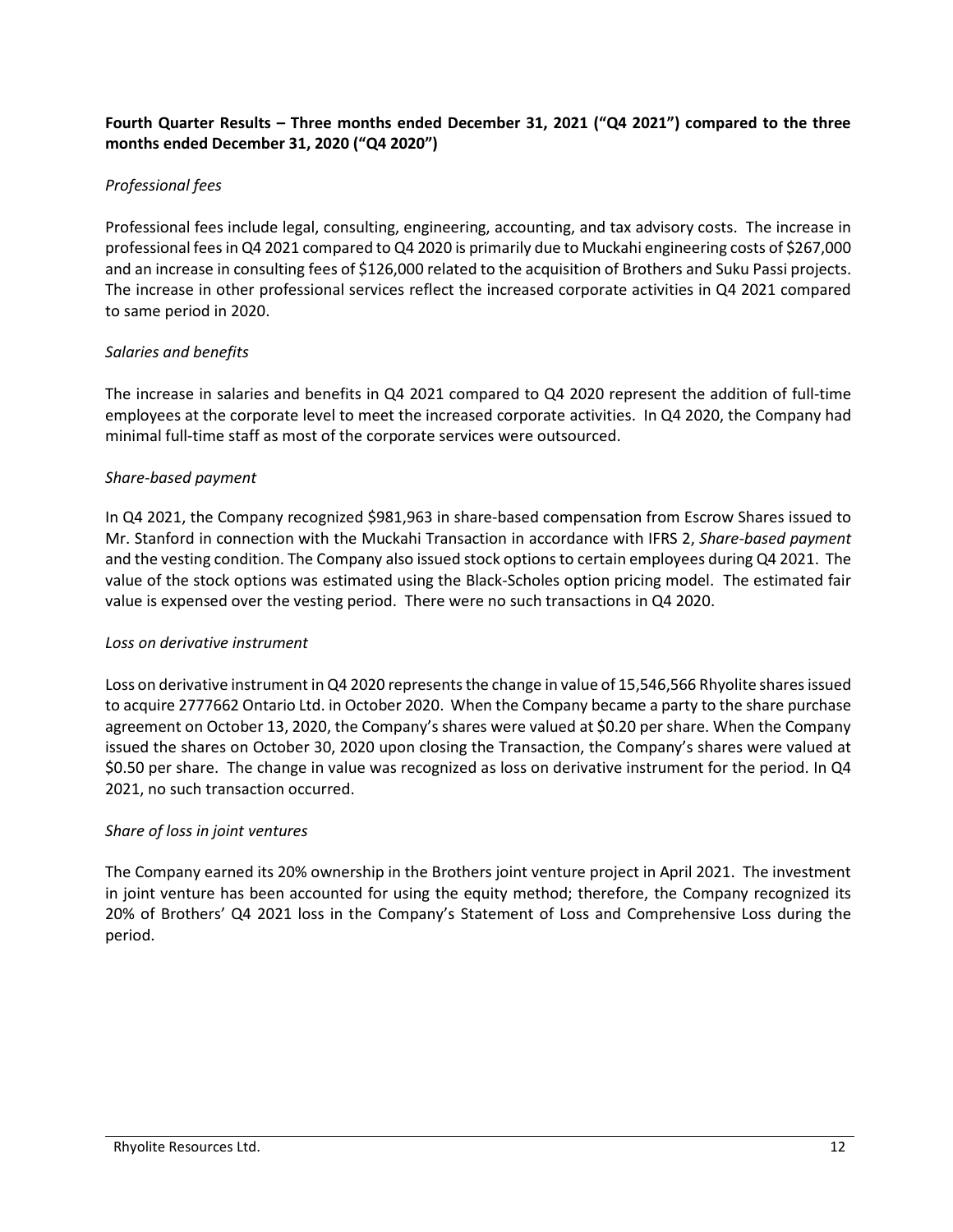## **Year-end Results – 12 months ended December 31, 2021 ("YTD 2021") compared to the six months ended December 31, 2020 ("YTD 2020")**

## *Professional fees*

Professional fees include legal, consulting, engineering, accounting, and tax advisory costs. The increase in professional fees of \$969,000 in YTD 2021 compared to YTD 2020 primarily relates to: (i) an increase in consulting fees of \$337,000 attributable to a financial advisory fee paid to a financial advisor and fees related to the Brothers and Suku Passi option acquisition; (ii) Muckahi engineering costs of \$267,000; (iii) an increase in legal fees of \$223,000; and (iv) an increase in accounting and tax services of \$140,000. The increase in professional services reflect the increased corporate activities in YTD 2021 compared to the same period in 2020.

## *Salaries and benefits*

The increase in salaries and benefits in YTD 2021 compared to YTD 2020 represent the addition of full-time staff at the corporate level to meet the increased corporate activities. In YTD 2020, the Company had minimal full-time staff as most of the corporate services were outsourced.

## *Muckahi license and trademark*

The Company expensed the \$1.1 million related to the 1.0 million unconditional shares issued to Mr. Stanford in accordance with IFRS 2, *Share-based payment* after concluding most of the value of the transaction related to Mr. Stanford's know-how of the MMS. Such know-how did not meet the definition of an asset in accordance with IFRS. The Company's shares closed at \$1.10 per share on the TSXV on the Muckahi Transaction closing date, which was determined to be the measurement date in accordance with IFRS 2 and was used to measure the expense.

## *Share-based payment*

The 8.5 million Escrow Shares issued in the Muckahi Transaction are treated as an equity-settled share-based payment in accordance with *IFRS 2 Share-based Payment* for future services of Mr. Stanford. During the year, the Company recognized \$1,089,000 as share-based compensation from the Escrow Shares. The Company also issued stock options to certain employees during Q4 2021. The value of the stock options was estimated using the Black-Scholes option pricing model. The estimated fair value is expensed over the vesting period. There were no such transactions in YTD 2020.

## *Gain/ (Loss) on derivative instrument*

Gain on derivative instrument for year ended December 31, 2021 represents the change in value of the 3,500,000 Rhyolite shares issued to acquire 2765798 Ontario Ltd. in March 2021. When the Company became a party to the share purchase agreement on March 21, 2021, the Company's shares were valued at \$0.88 per share. When the Company issued the shares on March 31, 2021 upon closing of the Suku Passi Transaction, the Company's shares were valued at \$0.70 per share. The change in value was recognized as gain on derivative instrument for the year.

Loss on derivative instrument for the period ended December 31, 2020 represents the change in value of 15,546,566 Rhyolite shares issued to acquire ONCorp in October 2020. When the Company became a party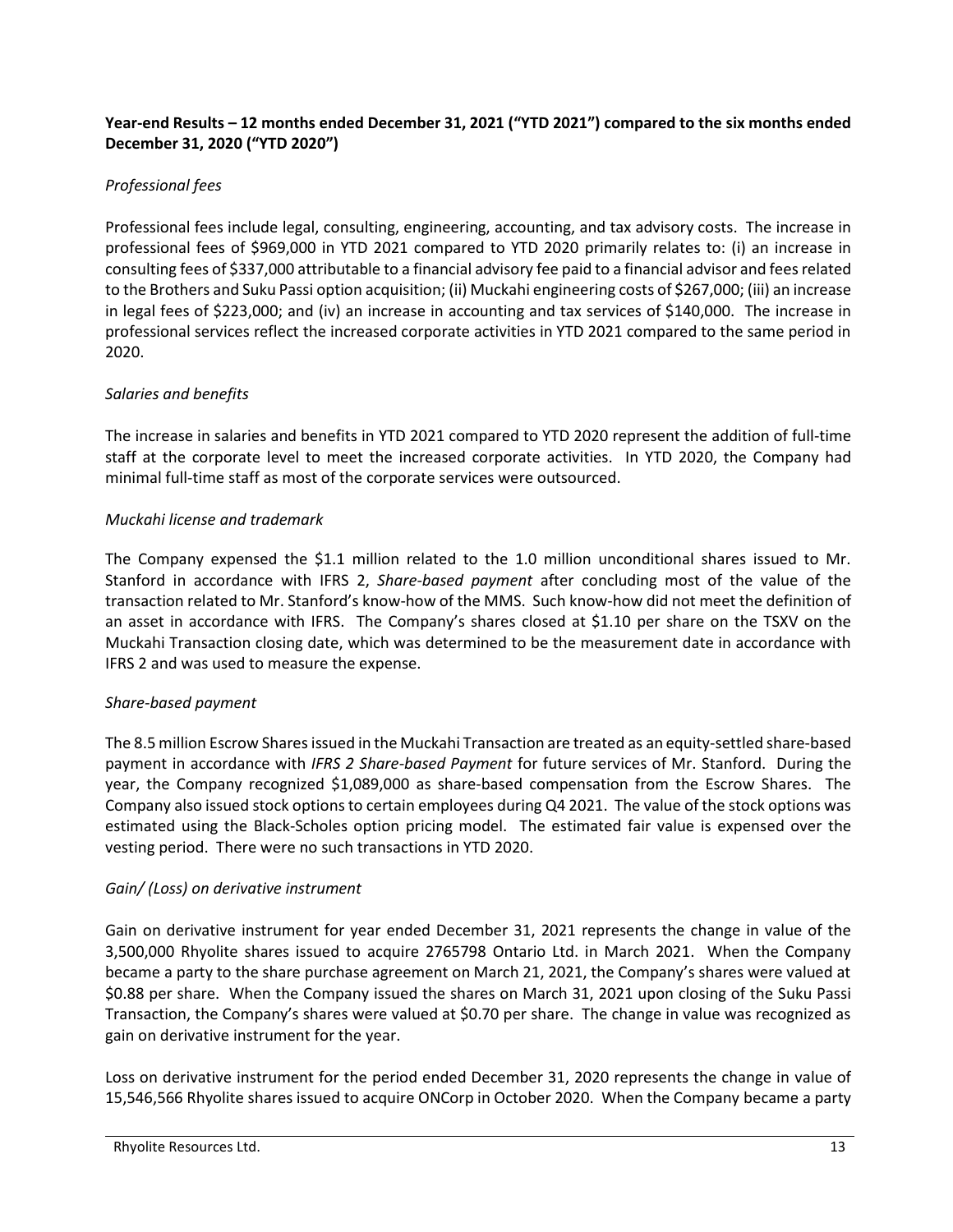to the share purchase agreement on October 13, 2020, the Company's shares were valued at \$0.20 per share. When the Company issued the shares on October 30, 2020 upon closing the Transaction, the Company's shares were valued at \$0.50 per share. The change in value was recognized as loss on derivative instrument for the period.

# *Share of loss in joint ventures*

The Company earned its 20% ownership in the Brothers joint venture project in April 2021. The investment in joint venture has been accounted for using the equity method; therefore, the Company recognized its 20% of Brothers' YTD 2021 loss in the Company's Statement of Loss and Comprehensive Loss during the year.

# **FINANCIAL CONDITION, LIQUIDITY AND CAPITAL RESOURCES**

As of December 31, 2021, the Company had consolidated cash of approximately \$19.1 million (December 31, 2020 - \$6.4 million) to apply against short-term business requirements and current liabilities of \$574,465 (December 31, 2020 - \$74,452).

The Company plans to develop the Muckahi Mining System ("Muckahi") and to identify a suitable project for the application of Muckahi. The Company also continues to fund its commitments under the joint venture agreements, which extend beyond the end of 2022. The Company will require additional financing in order to fund its operations, meet its planned investment in Muckahi and meet the cash payment and exploration expenditure commitments under the joint venture agreements.

Continuance as a going concern is dependent upon the Company's ability to obtain adequate equity or debt financing, or, alternatively, dispose of its non- core properties on an advantageous basis, among other things. During 2021, the Company was successful in raising funds through equity offerings. While the Company has been successful in the past in obtaining financing for its operations, there is no assurance that it will be able to obtain adequate financing in the future, and as a result, a material uncertainty exists that casts significant doubt about the Company's ability to continue as a going concern.

In addition, the spread of COVID-19 globally has caused and continues to cause considerable disruptions to the world economy, including financial markets and commodity prices and could adversely impact the Company's ability to carry out plans to obtain additional financing. Although the Company has experienced operational delays during 2021 due to supply chain disruption and safeguarding all personnel during the pandemic, the Company was able to complete the committed exploration activities in accordance with joint venture agreements as well as raising the capital in December 2021 as planned.

# **RELATED PARTY TRANSACTIONS**

The Company had a corporate service agreement with Earlston Management Corp. ("Earlston"), a company that provided key management services to the Company and shared key management personnel with the Company. The Company paid Earlston a fee of \$4,000 per month (up until October 2020), \$7,500 per month (from November 2020 to January 2021) and \$12,500 per month (from February 2021 to October 2021) and out-of-pocket costs for standard management and office services. The Company incurred \$6,250 and \$113,750 in office administration and facilities expenditures provided by Earlston for the three and twelve months ended December 31, 2021 respectively (2020 – \$19,000 and \$31,000 respectively). The service agreement was terminated in October 2021.

Accounts payable as at December 31, 2021 includes \$Nil (2020 - \$8,018) in amounts owing to Earlston.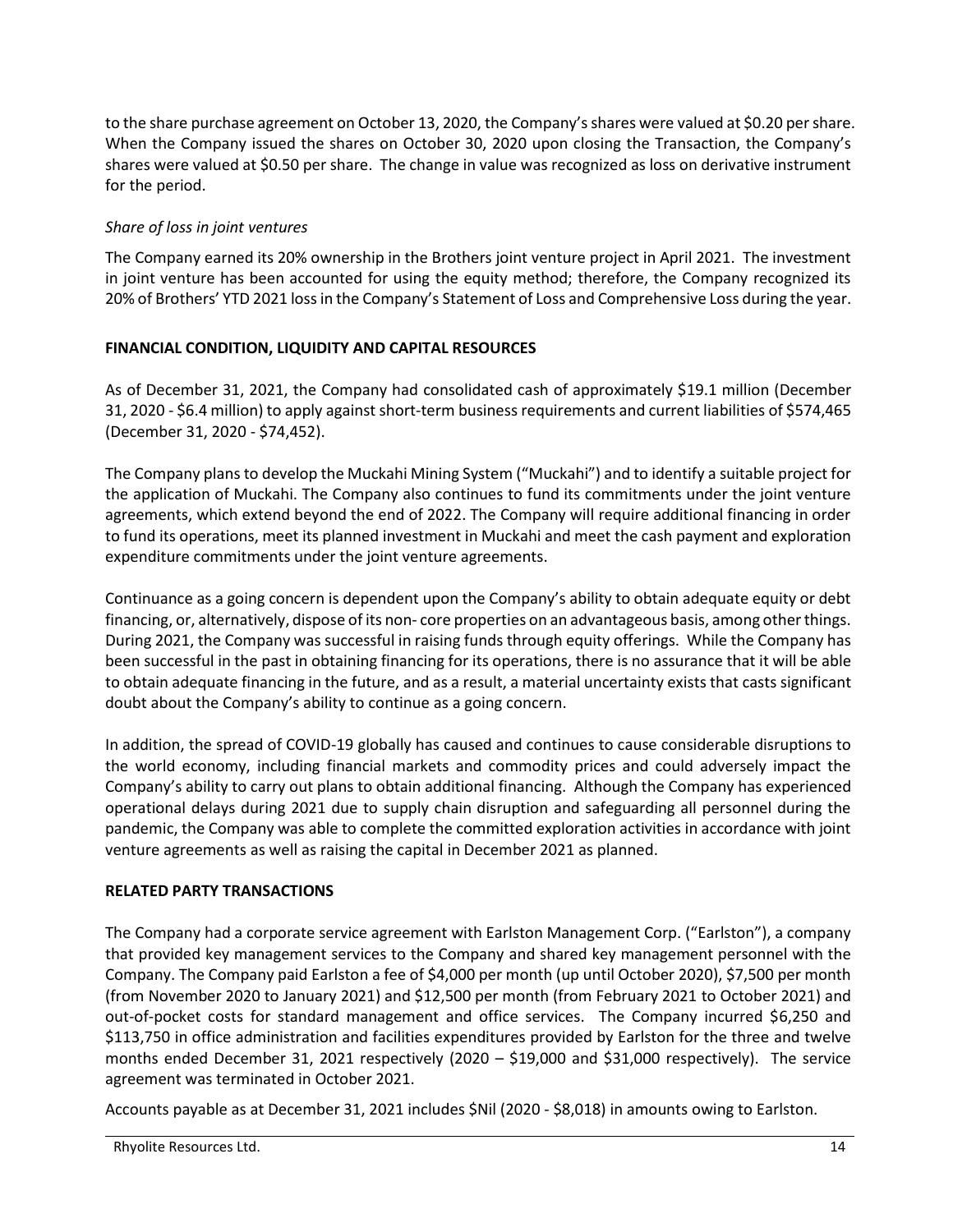### *Key Management Compensation*

Key management personnel are persons responsible for planning, directing, and controlling the activities of an entity, and include certain directors and officers. For the three and twelve months ended December 31, 2021 and three and six months ended December 31, 2020, key management compensation comprises:

|                               |                           | Three months ended |                          |    | Year ended 6-months ended |              |
|-------------------------------|---------------------------|--------------------|--------------------------|----|---------------------------|--------------|
|                               | December 31, December 31, |                    |                          |    |                           | December 31, |
|                               | 2021                      |                    | 2020                     |    | 2021                      | 2020         |
| Earlston                      | 6,250                     |                    | 19,000                   | S. | 113,750                   | 31,000       |
| Salaries and benefits         | 305,000                   |                    | 25,000                   |    | 525,685                   | 25,000       |
| Muckahi licence and trademark |                           |                    |                          |    | 1,100,000                 |              |
| Share-based payment           | 990,582                   |                    | $\overline{\phantom{a}}$ |    | 1,097,317                 |              |
| <b>Total</b>                  | \$1,301,832               |                    | 44,000                   | S. | 2,836,752                 | 56,000       |

Mr. Stanford was appointed as Chief Executive Officer concurrent with the acquisition of Muckahi Inc. As part of the Muckahi Transaction Mr. Stanford received 9.5 million common shares of Rhyolite in consideration, of which 1.0 million common shares were delivered to Mr. Stanford upon closing of the Muckahi Transaction, and the remaining 8.5 million common shares were deposited in escrow to be released to Mr. Stanford in tranches over a four-year period conditional upon Mr. Stanford remaining involved with the Company in any capacity other than as a shareholder as at each anniversary date. For the three and twelve months ended December 31, 2021, the Company recognized \$981,963 and \$1,088,699 respectively as share-based compensation related to the escrow shares issued to Mr. Stanford in the Muckahi Transaction.

## **CAPITAL MANAGEMENT**

The Company defines its capital as its shareholders' equity. It manages its capital structure and makes adjustments to it, based on the funds available to the Company, in order to support the acquisition, exploration and development of mineral properties. The Board of Directors does not establish quantitative return on capital criteria for management, but rather relies on the expertise of the Company's management to sustain future development of the business.

The Company plans to develop the Muckahi Mining System and to identify a suitable project for the application of Muckahi. The Company also continues to fund its commitments under the joint venture agreements, which extend beyond the end of 2022. The Company will require additional financing in order to fund its operations, meet its planned investment in Muckahi and meet the cash payment and exploration expenditure commitments under the joint venture agreements.

Management reviews its capital management approach on an ongoing basis and believes that this approach, given the relative size of the Company, is reasonable. The Company's investment policy is to hold cash in interest-bearing bank accounts or highly liquid short-term interest-bearing investments with maturities of one year or less and which can be liquidated at any time without penalties. The Company is not subject to externally imposed capital requirements and does not have exposure to asset-backed commercial paper or similar products. There have been no changes to the Company's approach to capital management during the year ended December 31, 2021.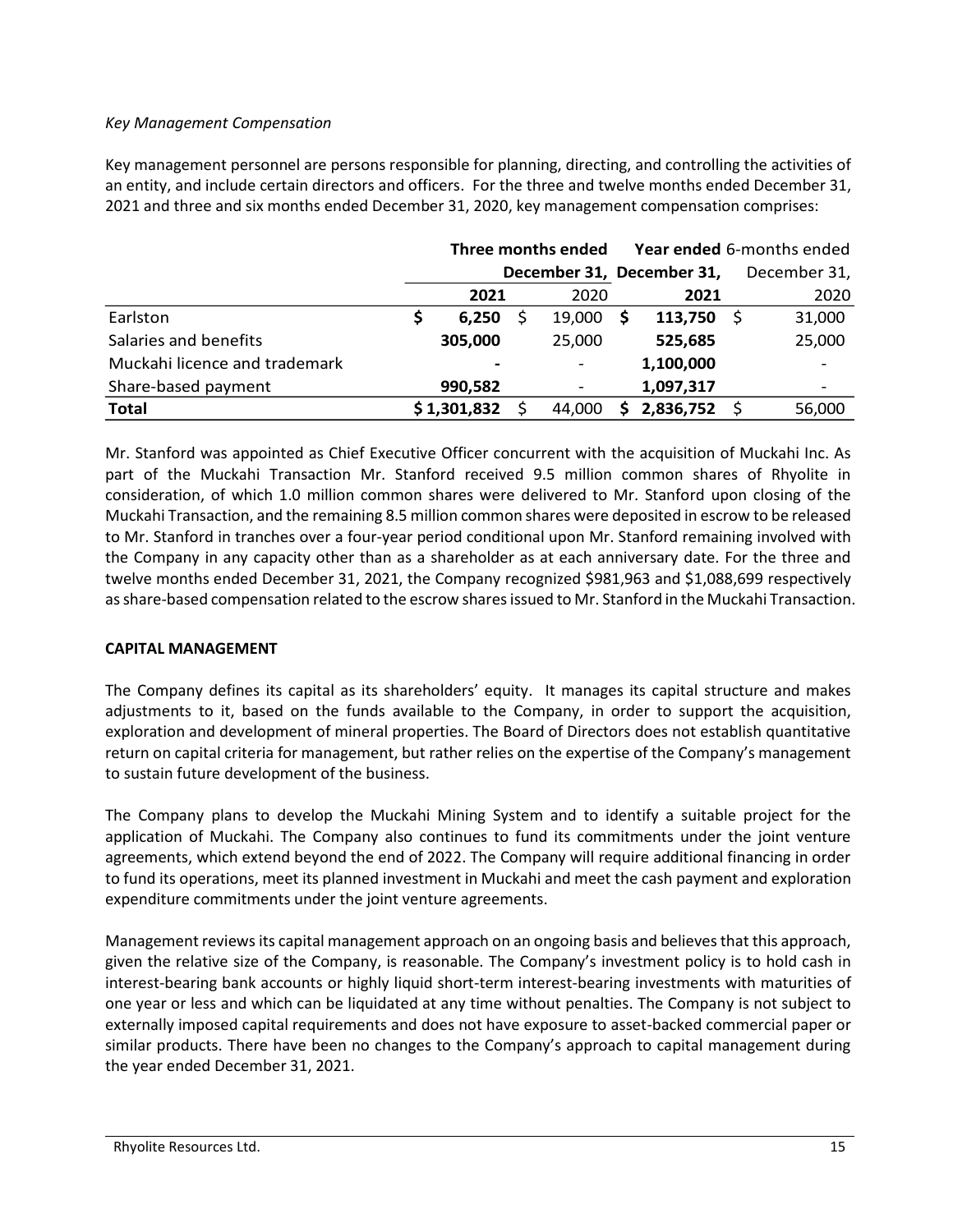### **FINANCIAL INSTRUMENTS AND RISK MANAGEMENT**

As at December 31, 2021 and 2020, and June 30, 2020, the Company's financial instruments comprise cash, amounts receivable and accounts payable and accrued liabilities. Fair values of financial instruments measured at fair value through profit or loss are classified in a fair value hierarchy based on the inputs used to determine fair values.

As of December 31, 2021 and 2020, and June 30, 2020, the fair values of the Company's financial instruments approximate their carrying values due to their short-term maturity. The Company's risk exposures and the impact on the Company's financial instruments are summarized below:

### *Credit risk*

Credit risk is the risk of an unexpected loss if a customer or third party to a financial instrument fails to meet its contractual obligations. The Company's credit risk is primarily attributable to its cash and amounts receivable. The Company limits exposure to credit risk by maintaining its cash with large financial institutions. The Company does not have cash that is invested in asset backed commercial paper. The Company's amounts receivable consists of sales tax refundable from the Canada Revenue Agency and is not subject to significant credit risk.

## *Liquidity risk*

Liquidity risk is the risk that the Company will not be able to meet its financial obligations as they fall due. The Company ensures there is sufficient capital to meet short-term operating requirements after considering cash flows from operations and the Company's holdings of cash. The Company believes that these sources are sufficient to cover the cash requirements within the next 12 months, but that additional funding may be required to meet longer-term requirements. As at December 31, 2021, the Company had a cash balance of \$19,060,773 to settle current liabilities of \$574,465. The Company's financial liabilities have contractual maturities of 30 days or are due on demand and subject to normal trade terms.

## *Market risk*

Market risk is the risk of loss that may arise from changes in market factors such as interest rates, foreign exchange rates, and commodity and equity prices.

## i. Interest rate risk

Interest rate risk arises from changes in market rates of interest that could adversely affect the Company. The Company currently has no interest-bearing financial instruments other than cash, so its exposure to interest rate risk is insignificant.

## ii. Foreign currency risk

Foreign currency risk is the risk that is related to the fluctuation of foreign exchange rates. The Company reports its financial results in Canadian dollars but also undertakes transactions in various foreign currencies, mainly the US dollar. As the exchange rates between the Canadian dollar and these foreign currencies fluctuate, the Company experiences foreign exchange gains and losses. The Company has cash and accounts payable and accrued liabilities that are denominated in foreign currencies, which are subject to currency risk.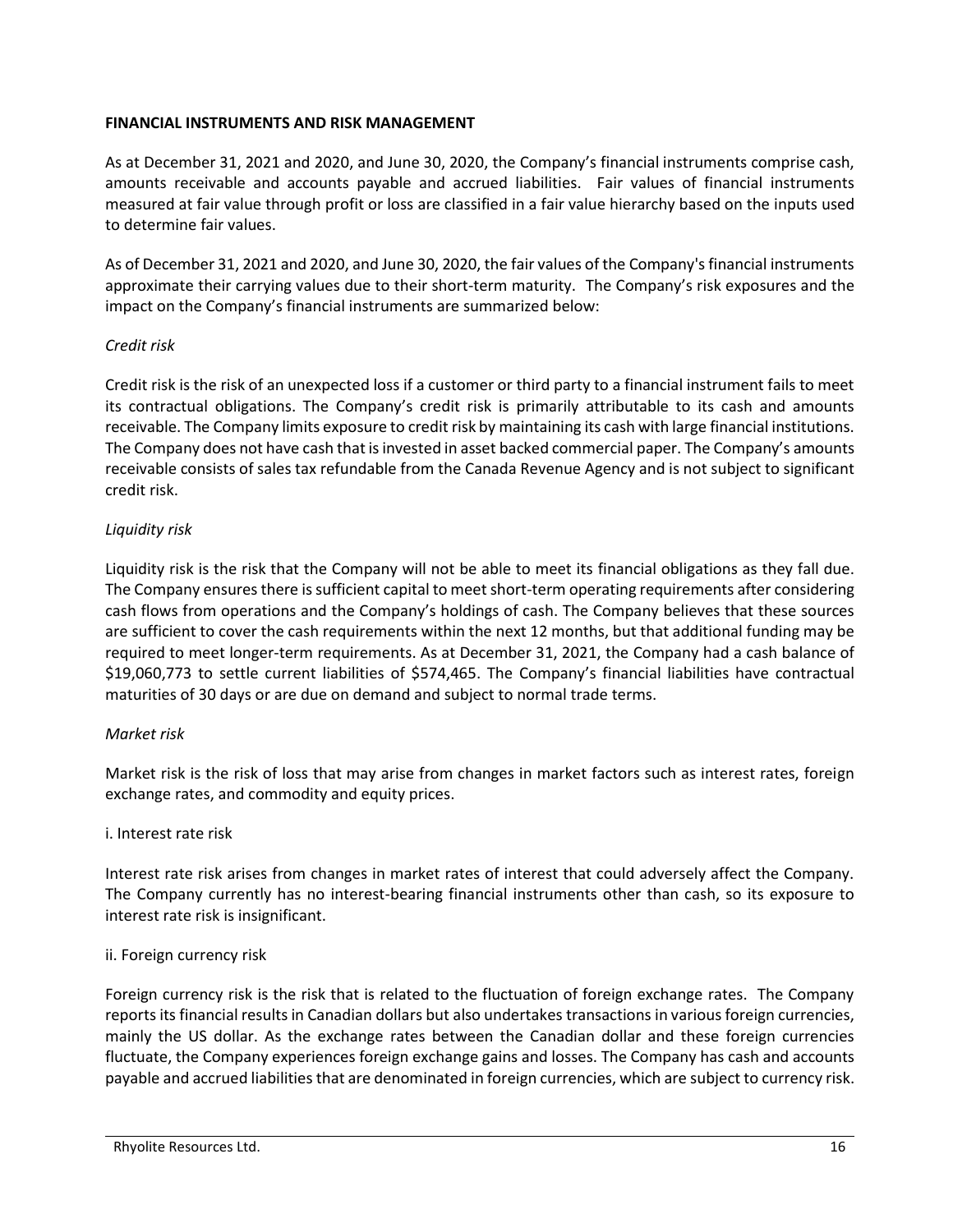The carrying amounts of the Company's US dollar denominated monetary assets and liabilities translated to Canadian dollar as at December 31, 2021 and 2020, and June 30, 2020 are as follows:

|                                          | December 31, |            |  | December 31, | June 30,                 |
|------------------------------------------|--------------|------------|--|--------------|--------------------------|
|                                          |              | 2021       |  | 2020         | 2020                     |
| Cash and cash equivalents                |              | 334,300 \$ |  | 627,655 \$   | $\overline{\phantom{0}}$ |
| Accounts payable and accrued liabilities |              | (374, 828) |  | (21, 539)    | $\overline{\phantom{0}}$ |
|                                          |              | (40, 528)  |  | $606,116$ \$ | $\overline{\phantom{0}}$ |

As at December 31, 2021, a 10% depreciation or appreciation of applicable foreign currencies against the Canadian dollar would result in an approximate \$4,100 decrease or increase in the Company's comprehensive loss (December 31, 2020 - \$60,600 and June 30, 2020 - Nil).

The Company does not enter into any financial instruments to hedge currency risk, but the Company monitors its foreign exchange exposure.

#### iii. Price risk

The Company holds no marketable securities or non-cash assets that are classified as financial instruments and, consequently, has no exposure to the price fluctuations of such instruments.

### **OUTSTANDING SHARE DATA**

As of the date of this MD&A, the Company has 116,590,221 common shares and 30,000 stock options outstanding.

## **OFF-BALANCE SHEET ARRANGEMENTS**

During the year ended December 31, 2021, the Company was not a party to any off-balance sheet arrangements that have, or are reasonably likely to have, a current or future effect on the results of operations, financial condition, capital expenditures, liquidity or capital resources of the Company.

## **PROPOSED TRANSACTIONS**

There are no proposed transactions that have not been disclosed herein.

## **USE OF ESTIMATES**

The preparation of financial statements in conformity with IFRS requires management to make estimates and assumptions that affect the reported amounts of assets and liabilities at the date of the financial statements and the reported amounts of revenues and expenses during the reporting period. Actual results may differ from those estimates. Estimates are reviewed on an ongoing basis based on historical experience and other factors that are considered to be relevant under the circumstances. Revisions to estimates on the resulting effects of the carrying amounts of the Company's assets and liabilities are accounted for prospectively.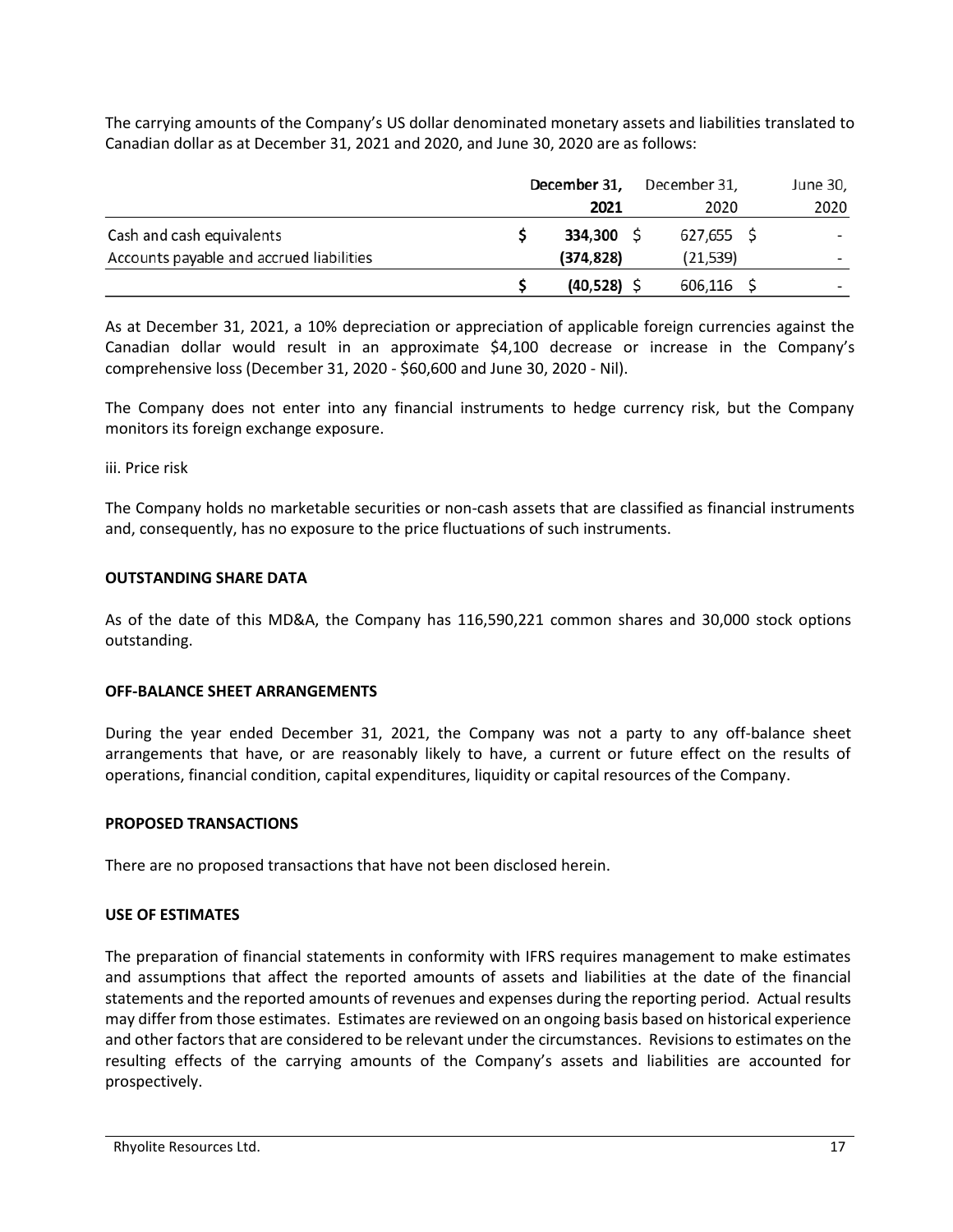All of the Company's significant accounting policies and estimates are included in Note 3 and 4 of its audited consolidated financial statements for the year ended December 31, 2021.

## **NEW ACCOUNTING STANDARDS AND INTERPRETATIONS**

### **Standards, amendments and interpretations issued but not yet applied**

The International Accounting Standards Board ("IASB") issued an amendment to IAS 16, Property, Plant and Equipment to prohibit deducting from property, plant and equipment amounts received from selling items produced while preparing an asset for its intended use. Instead, sales proceeds and related costs must be recognized in profit or loss. The amendment will require companies to distinguish between costs associated with producing and selling items before the item of property, plant and equipment is available for use and costs associated with making the item of property, plant and equipment available for its intended use. The amendment is effective for annual periods beginning on or after January 1, 2022, with earlier application permitted. The Company does not expect a significant impact to the financial statements as a result of the adoption effective January 1, 2022.

In May 2021, the IASB published a narrow scope amendment to IAS 12 Income taxes ("IAS 12"). In September 2021, IAS 12 was revised to reflect this amendment. The amendment narrowed the scope of the recognition exemption so that it no longer applies to transactions that, on initial recognition, give rise to equal taxable and deductible temporary differences such as deferred taxes on leases and decommissioning obligations. The amendment is effective for annual periods beginning on or after January 1, 2023, and applied retrospectively. The Company does not expect a significant impact to the financial statements as a result of the adoption effective January 1, 2023.

Amendment to IAS 1 is effective for annual periods beginning on or after 1 January 2023. The narrow-scope amendments to IAS 1 clarify that liabilities are classified as either current or non-current, depending on the rights that exist at the end of the reporting period. Classification is unaffected by the expectations of the entity or events after the reporting date (e.g. the receipt of a waiver or a breach of covenant). The amendments also clarify what IAS 1 means when it refers to the 'settlement' of a liability. The amendments could affect the classification of liabilities, particularly for entities that previously considered management's intentions to determine classification and for some liabilities that can be converted into equity. The Company does not expect a significant impact to the financial statements as a result of the adoption effective January 1, 2023.

The IASB has recently issued amendments to IAS 1 Presentation of Financial Statements and an update to IFRS Practice Statement 2 Making Materiality Judgements to help companies provide useful accounting policy disclosures. The key amendments to IAS 1 include:

- requiring companies to disclose their material accounting policies rather than their significant accounting policies;
- clarifying that accounting policies related to immaterial transactions, other events or conditions are themselves immaterial and as such need not be disclosed; and
- clarifying that not all accounting policies that relate to material transactions, other events or conditions are themselves material to a company's financial statements.

The IASB also amended IFRS Practice Statement 2 to include guidance and two additional examples on the application of materiality to accounting policy disclosures. The extent of the impact of adoption of these amendments has not yet been determined.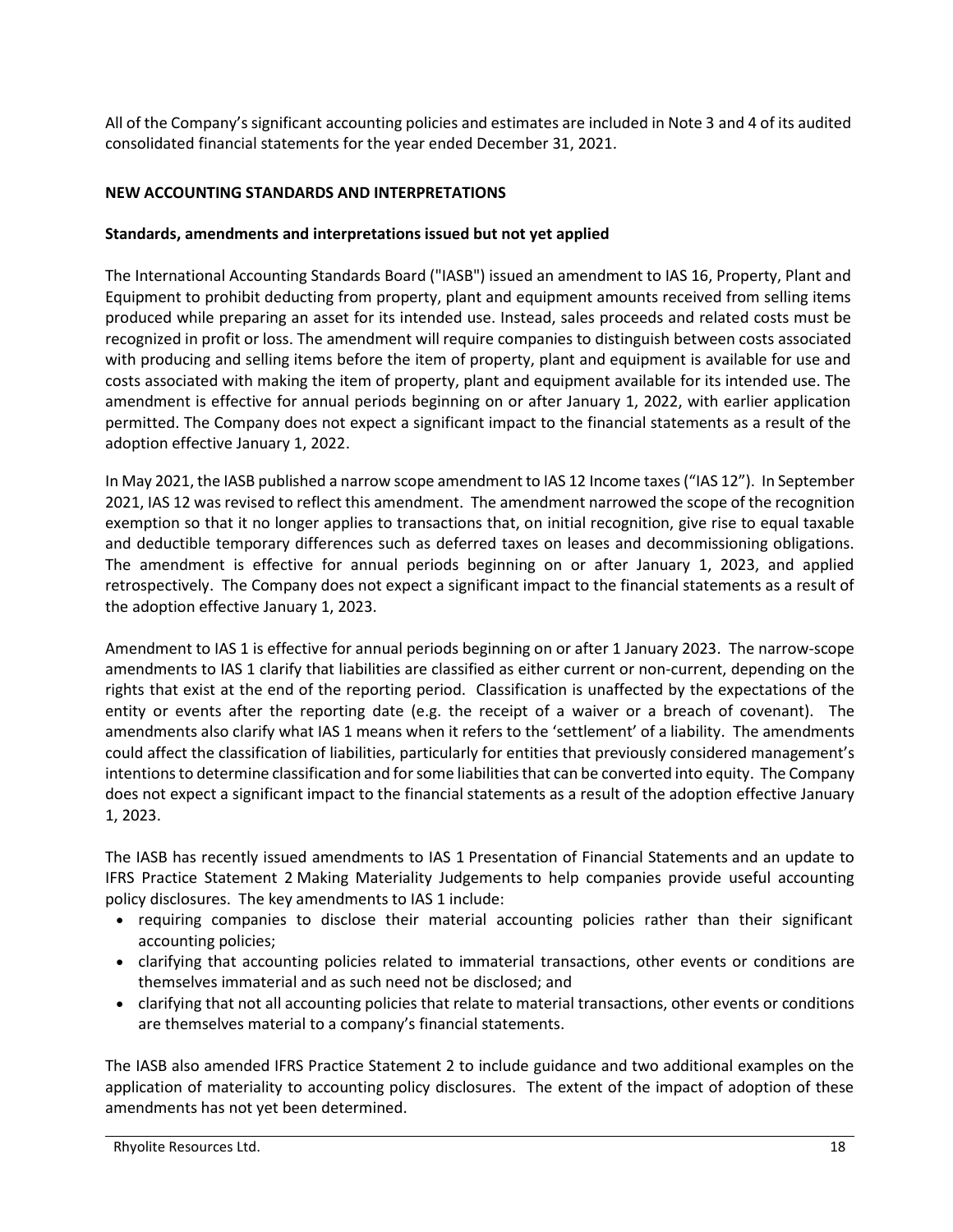#### **Internal Control Over Financial Reporting**

The Chief Executive Officer and Chief Financial Officer of the Company are responsible for designing internal controls over financial reporting or causing them to be designed under their supervision in order to provide reasonable assurance regarding the reliability of financial reporting and the preparation of financial statements for external purposes in accordance with IFRS. There was no change in the Company's internal controls over financial reporting that occurred during the year ended December 31, 2021 that has materially affected, or is reasonably likely to materially affect, the Company's internal controls over financial reporting.

Disclosure controls and procedures have been designed to provide reasonable assurance that all relevant information required to be disclosed by the Company is accumulated and communicated to senior management as appropriate to allow timely decisions regarding required disclosure. The Company's management believe that any internal controls over financial reporting and disclosure controls and procedures, no matter how well designed, can have inherent limitations. Therefore, even those systems determined to be effective can provide only reasonable assurance that the objectives of the control system are met.

## **OTHER DATA**

Additional information related to the Company is available for viewing under the Company's profile at [www.sedar.com.](http://www.sedar.com/)

### **CORPORATE GOVERNANCE**

The Company's Board of Directors follows recommended corporate governance guidelines for public companies to ensure transparency and accountability to shareholders. The Audit Committee of the Company fulfills its role of ensuring the integrity of the reported information through its review of the interim and audited annual financial statements prior to their submission to the Board of Directors for approval. The Audit Committee, comprised of three directors, all of whom are independent, meets with management of the Company on a quarterly basis to review the financial statements, including the MD&A, and to discuss other financial, operating and internal control matters as required.

## **RISKS AND UNCERTAINTIES**

The Company is engaged in mineral exploration and development activities which, by nature, are speculative. Due to the high-risk nature of the Company's business and the present stage of the Company's various projects, an investment in the Company's common shares should be considered a highly speculative investment that involves significant financial risks, and prospective investors should carefully consider all of the information disclosed in this MD&A and the Company's other public disclosures, including the risks described below, prior to making any investment in the Company's common shares.

The risks below do not necessarily comprise all of the risks faced by the Company. Additional risks not currently known to the Company, or that the Company currently considers immaterial, may also adversely affect the Company's business, result of operations, financial results, prospects and price of common shares. *Mineral Property Exploration and Mining Risks*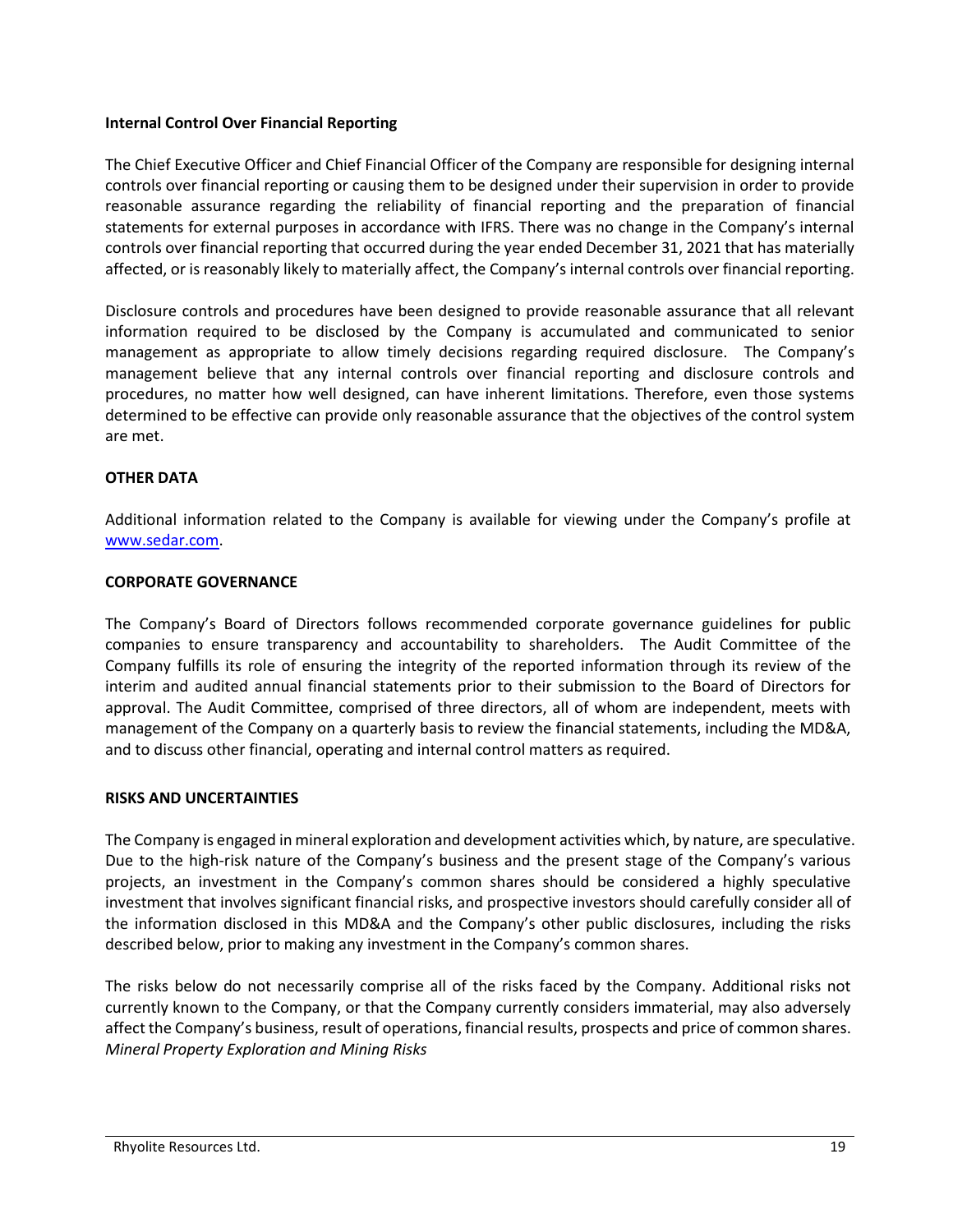The business of mineral deposit exploration and extraction involves a high degree of risk. Few properties that are explored ultimately become producing mines. At present, the Company's properties do not have a known commercial ore deposit. The main operating risks include: securing adequate funding to maintain and advance exploration properties; ensuring ownership of and access to mineral properties by confirmation that option agreements, claims and leases are in good standing; and obtaining permits for drilling and other exploration activities.

## *Title to Mineral Property Risks*

The Company does not maintain insurance against title. Title on mineral properties and mining rights involves certain inherent risks due to the difficulties of determining the validity of certain claims as well as the potential for problems arising from the frequently ambiguous conveyance history of many mining properties. The Company has diligently investigated and continues to diligently investigate and validate title to its mineral claims; however, this should not be construed as a guarantee of title. The Company cannot give any assurance that title to properties it acquired will not be challenged or impugned and cannot guarantee that the Company will have or acquire valid title to these mineral properties.

## *Commodity Price Risk*

The Company is exposed to commodity price risk. Declines in the market price of gold, base metals and other minerals may adversely affect the Company's ability to raise capital in order to fund its ongoing operations. Commodity price declines could also reduce the amount the Company would receive on the disposition of its mineral property to a third party.

## *Financing and Share Price Fluctuation Risks*

The Company has limited financial resources, has no source of operating cash flow and has no assurance that additional funding will be available to it for further exploration and development of its projects. Further exploration and development of the Company's projects may be dependent upon the Company's ability to obtain financing through equity or debt financing or other means. Failure to obtain this financing could result in delay or indefinite postponement of further exploration and development of its projects which could result in the loss of its property.

Securities markets have at times in the past experienced a high degree of price and volume volatility, and the market price of securities of many companies, particularly those considered to be exploration stage companies such as the Company, have experienced wide fluctuations in share prices which have not necessarily been related to their operating performance, underlying asset values or prospects. There can be no assurance that these kinds of share price fluctuations will not occur in the future, and if they do occur, how severe the impact may be on the Company's ability to raise additional funds through equity issues.

# *Political, Economic and Currency Risks*

The Company's property interests and proposed exploration activities in the United States and Suriname are subject to political, economic and other uncertainties, including the risk of expropriation, nationalization, renegotiation or nullification of existing contracts, mining licenses and permits or other agreements, changes in laws or taxation policies, currency exchange restrictions, and changing political conditions and international monetary fluctuations. Future government actions concerning the economy, taxation, or the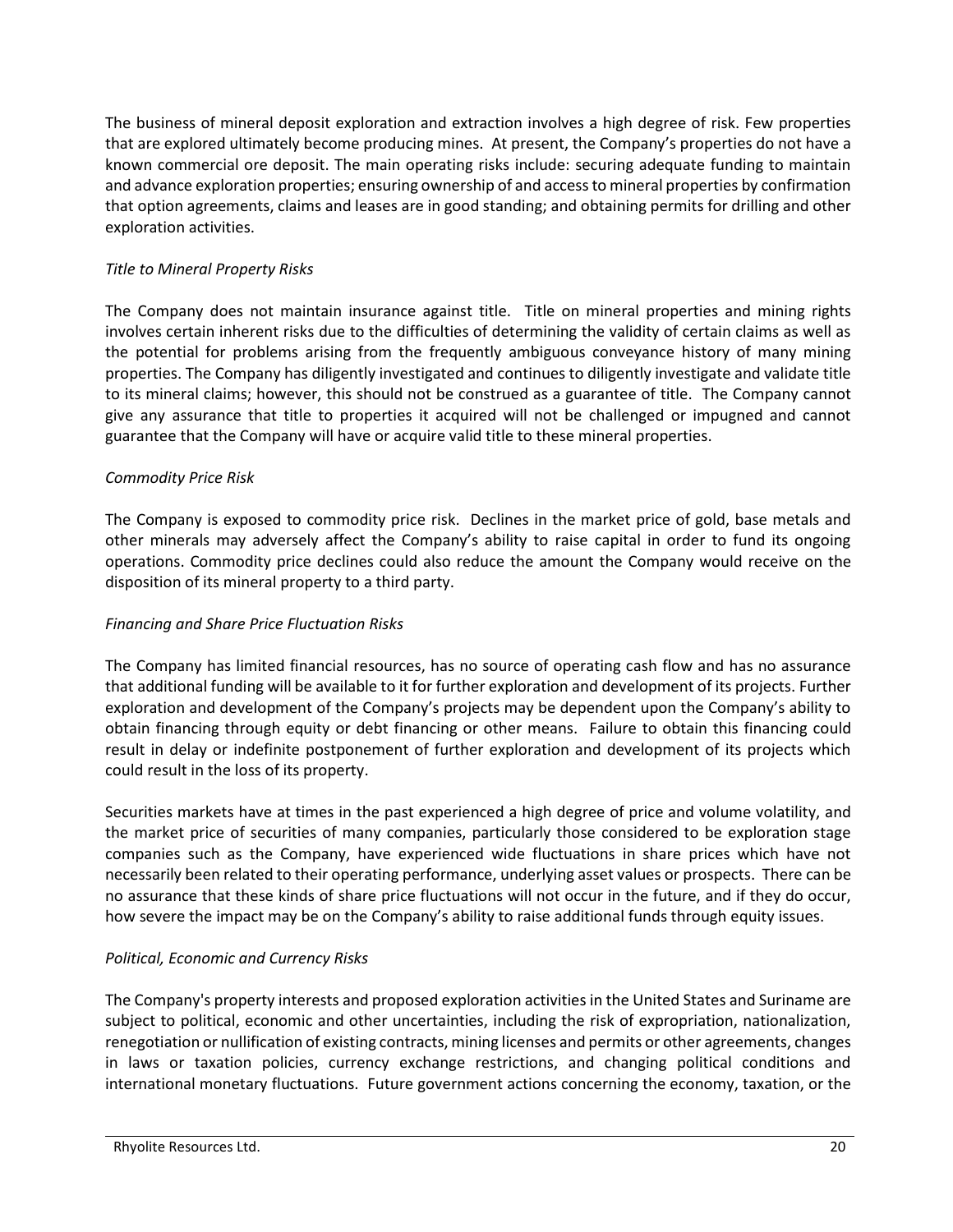operation and regulation of nationally important facilities such as mines, could have a significant effect on the Company.

The Company's equity financings are sourced in Canadian dollars and the Company incurs expenditures in Canadian dollars, US dollars and Surinamese dollars. At this time there are no currency hedges in place. Therefore, a weakening of the Canadian dollar against the US dollar or Surinamese dollar could have an adverse effect on the Company's operations.

# *Foreign Operations*

Rhyolite operates in foreign countries, including the United States and Suriname, where there are added risks and uncertainties. Risks of foreign operations include political unrest, labour disputes and unrest, invalidation of governmental orders and permits, corruption, organized crime, theft, war, civil disturbances and terrorist actions, arbitrary changes in law or policies of particular countries (including nationalization of mines), trade disputes, foreign taxation, price controls, delays in obtaining or renewing or the inability to obtain or renew necessary environmental permits, opposition to mining from environmental or other nongovernmental organizations, social perception impacting our social license to operate, limitations on foreign ownership, limitations on the repatriation of earnings, limitations on mineral exports and increased financing costs. There can be no assurance that changes in the government or laws, or changes in the regulatory environment for mining companies, or for non-domiciled companies, will not be made, that would adversely affect Rhyolite's business, financial condition, results of operations and prospects.

# *Russo-Ukrainian War*

The continued escalation of the Russo-Ukrainian War has resulted in significant volatility in commodity prices and global markets and an increased risk of cybersecurity and information technology attacks. The ongoing war has caused foreign governments, including Canada and the United States, to impose economic sanctions on Russia. While the Company does not operate in Russia and its operational activities are not currently impacted by sanctions, continued volatility could impact the Company's ability to obtain necessary financing and market liquidity. Expansion of the war outside of the Ukraine may adversely impact global markets and commodity prices as well as the ability of the Company to secure the necessary employees and resources to sustain planned operations.

# *Illegal Miners/Mineral Extraction by Third Parties without Title*

Artisanal and illegal miners are present at the Company's joint venture Brothers and Suku Passi projects in Suriname. As the Company further explores and advances mining projects towards production, the Company must enter into discussions with illegal miners operating at these projects. There is a risk that such illegal miners may oppose the Company's operations and this may result in a disruption to the planned development and/or to mining and processing operations; all of which may have an adverse effect on the Company. Illegal miners that operate at Brothers and Suku Passi likely do not meet proper health and safety standards. Accidents may occur and may range from minor to serious, including death.

# *Regulatory Risks*

The mining industry in Suriname and the United States is subject to extensive controls and regulations imposed by various levels of government. All current legislation is a matter of public record and the Company will be unable to predict what additional legislation or amendments may be enacted. Amendments to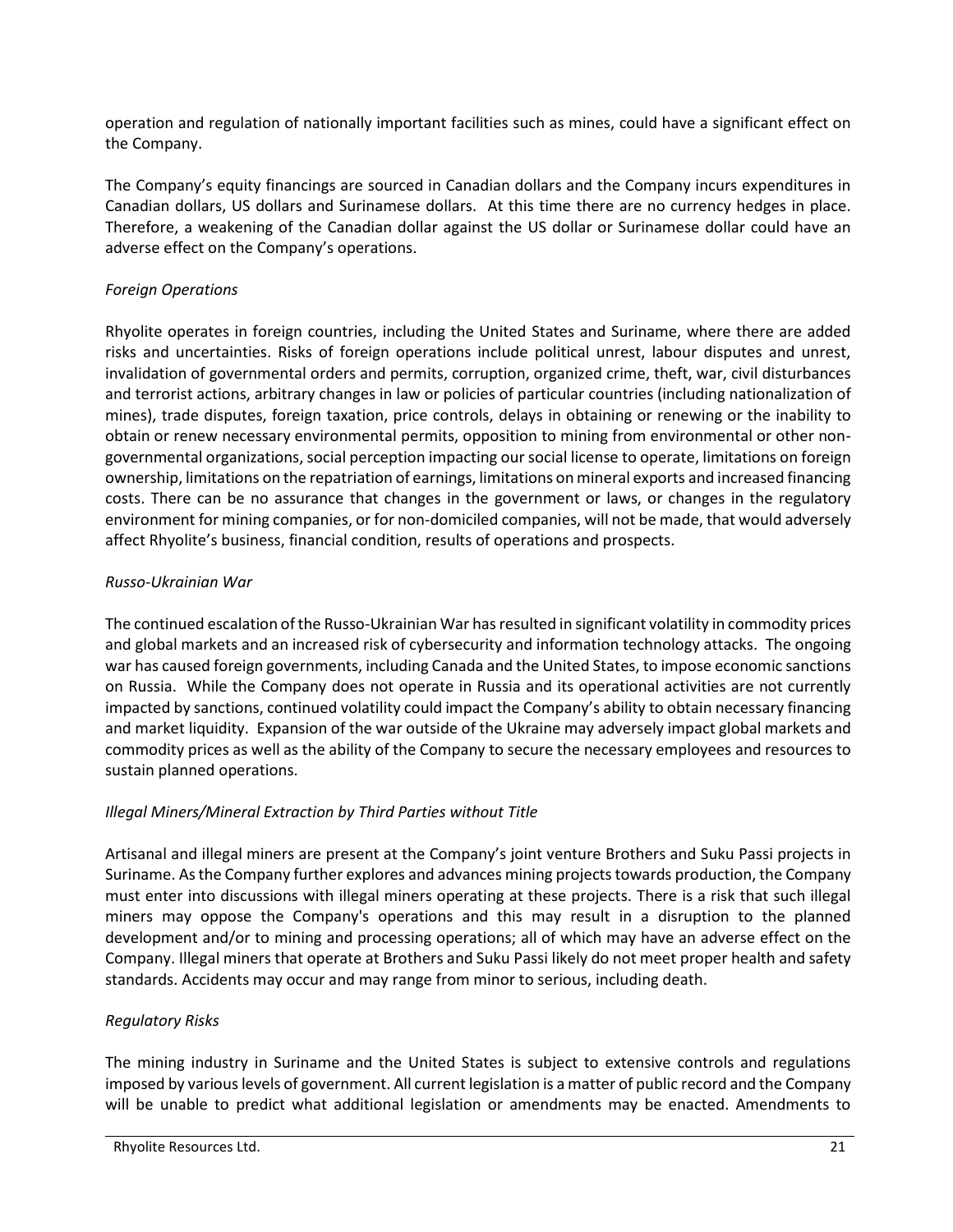current laws, regulations and permits governing operations and activities of mining companies, including environmental laws and regulations which are evolving in Suriname and the United States, or more stringent implementation thereof, could cause increases in expenditures and costs, and could affect the Company's ability to expand existing operations or require the Company to abandon or delay the development of its properties.

# *Insured and Uninsured Risks*

In the course of exploration, development and production of mineral properties, the Company is subject to a number of hazards and risks in general, including adverse environmental conditions, operational accidents, labor disputes, unusual or unexpected geological conditions, changes in the regulatory environment and natural phenomena such as inclement weather conditions, floods, and earthquakes. Such occurrences could result in damage to the Company's properties or facilities and equipment, personal injury or death, environmental damage to properties of the Company or others, delays, monetary losses and possible legal liability.

Although the Company may maintain insurance to protect against certain risks in such amounts as it considers reasonable, its insurance may not cover all the potential risks associated with its operations. The Company may also be unable to maintain insurance to cover these risks at economically feasible premiums or for other reasons. Should such liabilities arise, they could reduce or eliminate future profitability and result in increased costs, have a material adverse effect on the Company's results and could cause a decline in the value of the securities of the Company.

## *Exploration and Development*

Exploring and developing natural resource projects bears a high potential for all manner of risks. Additionally, few exploration projects successfully achieve development due to factors that cannot be predicted or foreseen. Moreover, even one such factor may result in the economic viability of a project being detrimentally impacted, such that it is neither feasible nor practical to proceed. Natural resource exploration involves many risks, which even a combination of experience, knowledge and careful evaluation may not be able to overcome. Operations in which the Company has a direct or indirect interest will be subject to all the hazards and risks normally incidental to exploration, development and production of natural resources, any of which could result in work stoppages, damage to property, and possible environmental damage. If any of the Company's exploration programs are successful, there is a degree of uncertainty attributable to the calculation of resources and corresponding grades and in the analysis of the economic viability of future mine development and mineral extraction. In addition, the ability of the Company to commercially develop the MMS is dependent on identifying a viable project. There is no guarantee that the Company will be able to identify such a project or acquire an interest in such a project on commercially reasonable terms.

# *Environmental Risks*

The activities of the Company are subject to environmental regulations issued and enforced by government agencies. Environmental legislation is evolving in a manner that will require stricter standards and enforcement and involve increased fines and penalties for non-compliance, more stringent environmental assessments of proposed projects, and a heightened degree of responsibility for companies and their officers, directors and employees. There can be no assurance that future changes in environmental regulation, if any, will not adversely affect the Company's operations. Environmental hazards may exist on properties in which the Company holds interests which are unknown to the Company at present.